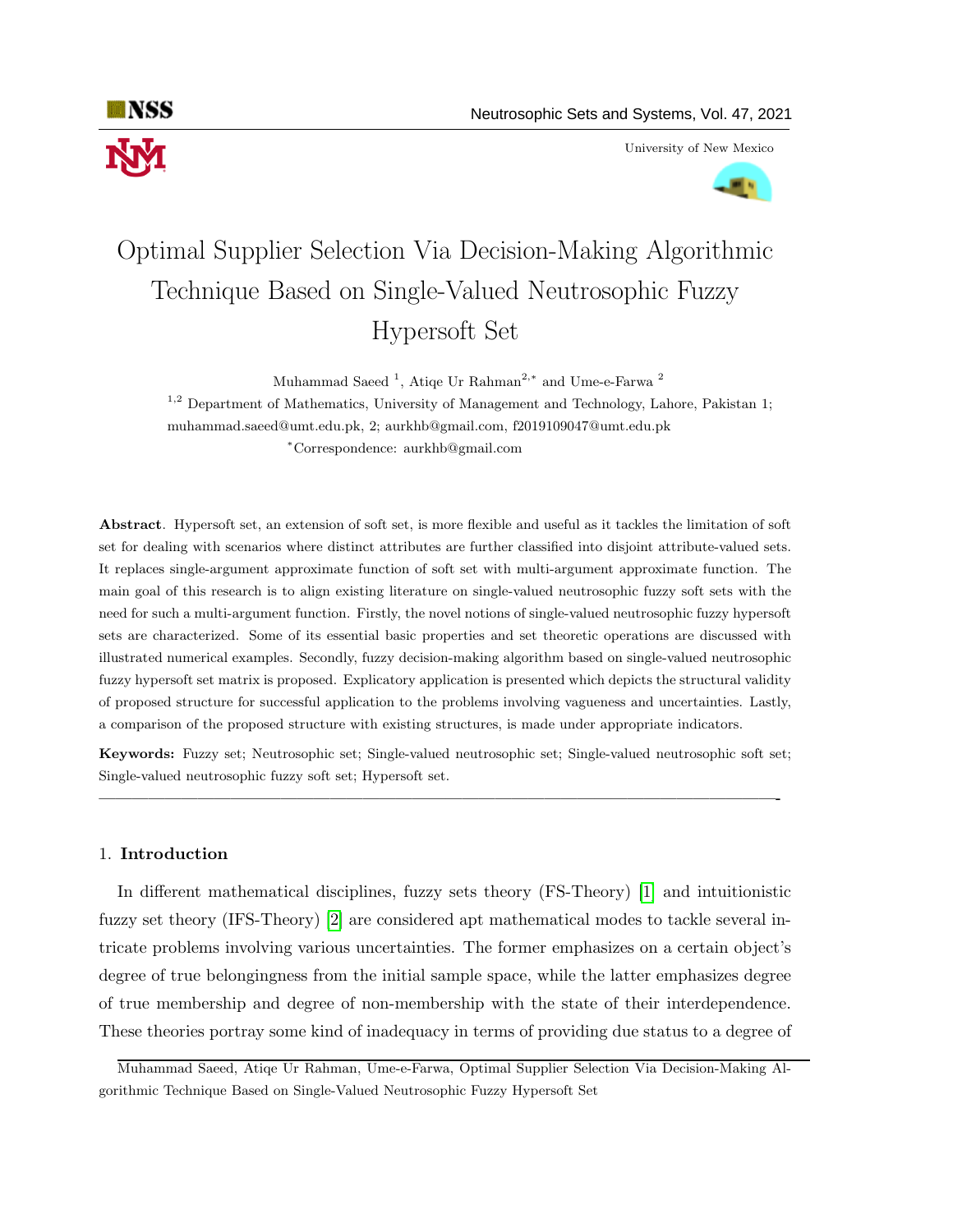indeterminacy. The implementation of neutrosophic set theory (NS-Theory) [\[3,](#page-16-2) [4\]](#page-16-3) overcomes this impediment by taking into account not only the proper status of degree of indeterminacy but also the state of dependence. This theory is more adaptable and suitable for dealing with inconsistent data. Wang et el [\[5\]](#page-16-4) conceptualized single-valued neutrosophic set in which truth membership degree, indeterminacy degree and falsity degree are restricted within unit closed interval. Many researchers [\[6\]](#page-16-5)- [\[14\]](#page-16-6) have been drawn to NS-Theory for further application in statistics, topological spaces, and the construction of some neutrosophic-like blended structures with other existing models for useful applications in decision making. Edalatpanah [\[15\]](#page-16-7) studied a system of neutrosophic linear equations (SNLE) based on the embedding approach. He used  $(\alpha, \beta, \gamma)$ -cut for transformation of SNLE into a crisp linear system. Kumar et al. [\[16\]](#page-17-0) exhibited a novel linear programming approach for finding the neutrosophic shortest path problem (NSSPP) considering Gaussian valued neutrosophic number.

FS-Theory, IFS-Theory and NS-Theory have some kind of complexities which restrain them to solve problem involving uncertainty professionally. The reason for these hurdles is, possibly, the inadequacy of the parametrization tool. It demands a mathematical tool free of all such impediments to tackle such issues. This scantiness is resolved with the development of soft set theory (SS-Theory) [\[17\]](#page-17-1) which is a new parameterized family of subsets of the universe of discourse. The researchers [\[18\]](#page-17-2)- [\[27\]](#page-17-3) studied and investigated some elementary properties, operations, laws and hybrids of SS-Theory with applications in decision making. The gluing concept of NS-Theory and SS-Theory, is studied in [\[28\]](#page-17-4) to make the NS-Theory adequate with parameterized tool. In many real life situations, distinct attributes are further partitioned in disjoint attribute-valued sets but existing SS-Theory is insufficient for dealing with such kind of attribute-valued sets. Hypersoft set theory (HS-Theory) [\[29\]](#page-17-5) is developed to make the SST in line with attribute-valued sets to tackle real life scenarios. HS-Theory is an extension of SS-Theory as it transforms the single argument function into a multi-argument function. Certain elementary properties, aggregation operations, laws, relations and functions of HS-Theory, are investigated by [\[30\]](#page-17-6)- [\[32\]](#page-17-7) for proper understanding and further utilization in different fields. The applications of HS-Theory in decision making is studied by [\[33\]](#page-17-8)- [\[36\]](#page-17-9) and the intermingling study of HS-Theory with complex sets, convex and concave sets is studied by [\[37,](#page-17-10) [38\]](#page-18-1). Deli [\[39\]](#page-18-2) characterized hybrid set structures under uncertainly parameterized hypersoft sets with theory and applications. Gayen et al. [\[40\]](#page-18-3) analyzed some essential aspects of plithogenic hypersoft algebraic structures. They also investigated the notions and basic properties of plithogenic hypersoft subgroups ie plithogenic fuzzy hypersoft subgroup, plithogenic intuitionistic fuzzy hypersoft subgroup, plithogenic neutrosophic hypersoft subgroup. Saeed et al. [\[41,](#page-18-4) [42\]](#page-18-5) discussed decision making techniques for neutrosophic hypersoft mapping and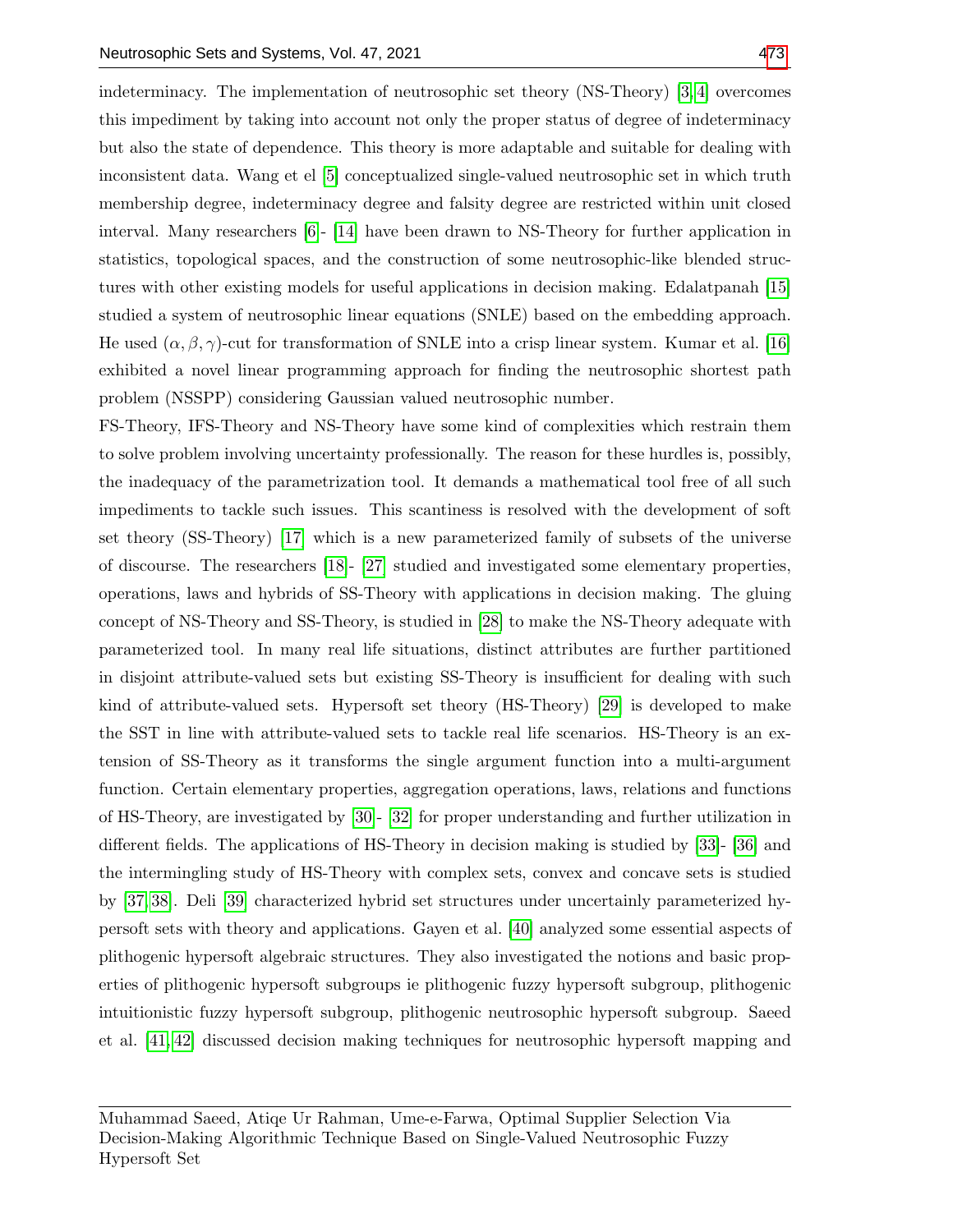complex multi-fuzzy hypersoft set. Rahman et al. [\[43–](#page-18-6)[45\]](#page-18-7) studied decision making applications based on neutrosophic parameterized hypersoft Set, fuzzy parameterized hypersoft set and rough hypersoft set. Ihsan et al. [\[46\]](#page-18-8) investigated hypersoft expert set with application in decision making for the best selection of product.

## 1.1. Motivation

The attributes must be further partitioned into attribute values in a variety of real-world applications for a more vivid understanding. As a generalization of soft set, hypersoft set overcomes this restriction and emphasizes the disjoint attribute-valued sets for distinct attributes. This generalization shows that using the hypersoft set with neutrosophic, intuitionistic, and fuzzy set theory to build a relation between alternatives and attributes would be extremely useful. In addition, the hypersoft set will reduce the case study's complexity. It's important to note that the hypersoft theory can be applied to every decision-making challenge, regardless of the decision-makers' ability to choose values. Multi-criteria decision making (MCDM), Multi-criteria group decision making (MCGDM), shortest path selection, employee selection, e-learning, graph theory, medical diagnosis, and other applications may all benefit from this theory. The current literature on soft sets should be adequate with regard to the presence and consideration of attribute-valued sets, so the main goal of this research is to extend the concept presented in [\[48,](#page-18-9) [49\]](#page-18-10) and to develop novel theory of single-valued neutrosophic fuzzy hypersoft set ( an embedded structure of fuzzy set, single-valued neutrosophic set and hypersoft set). After characterizing its basic essential properties and operations, decision-making based algorithm is proposed to solve a real life problem relating to the purchase of most suitable and appropriate supplier with the help of single-valued neutrosophic fuzzy hypersoft set matrix.

#### 1.2. Paper Organization

The remaining paper is systemized as:

Section 2 : Some essential definitions and terminologies are recalled.

Section 3 : Theory of single-valued neutrosophic fuzzy hypersoft set is developed with suitable examples.

Section 4 : Decision-making based algorithm and application of single-valued neutrosophic fuzzy hypersoft set are presented.

Section 5 : Comparison Analysis of proposed structures is discussed.

Section  $6:$  Paper is summarized with future directions.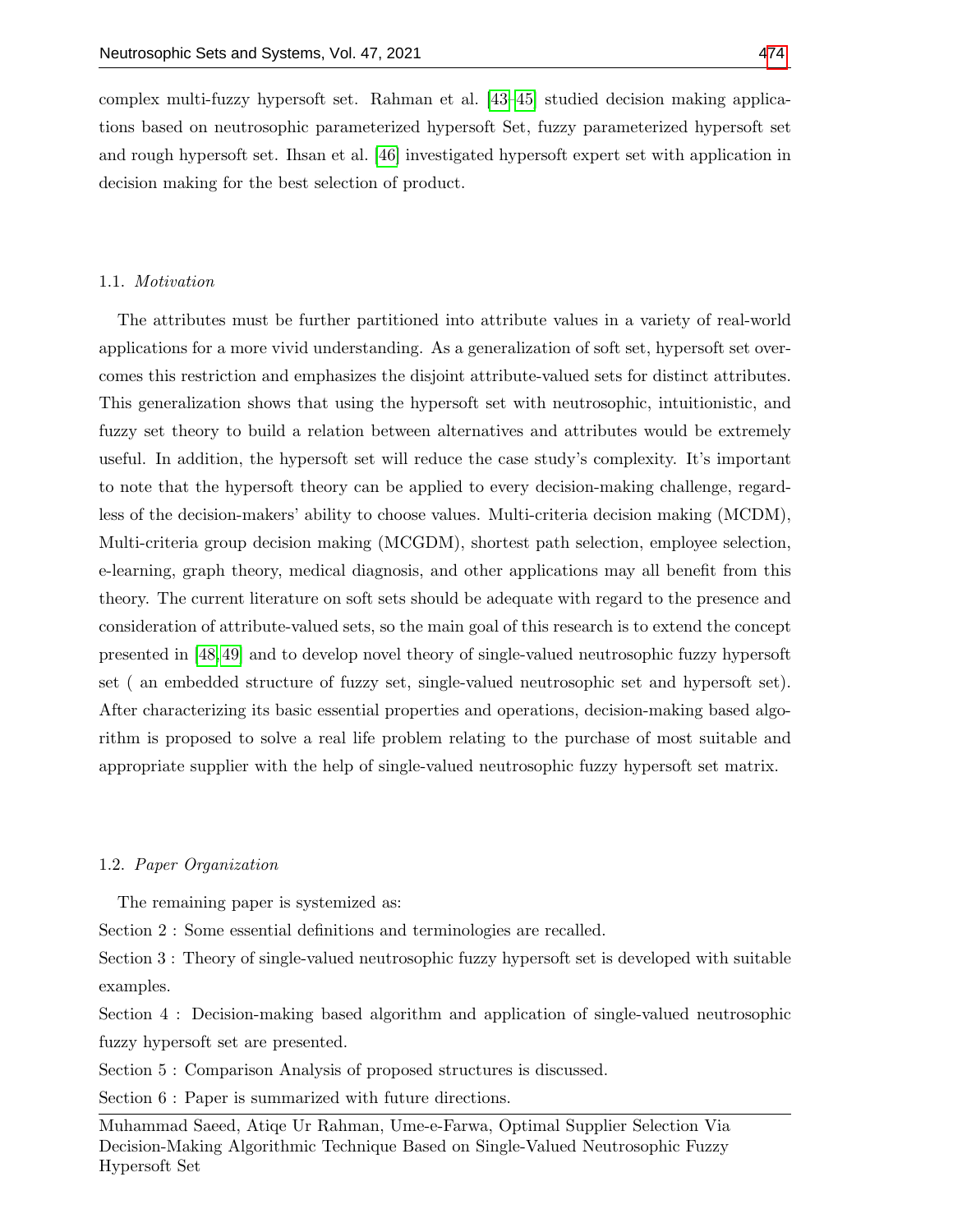### 2. Preliminaries

In the following, we present a short survey of definitions which are necessary to this paper. Here some basic terms are recalled from existing literature to support the proposed work. Throughout the paper,  $\hat{V}$  and  $\mathbb{I}$  will denote the universe of discourse and closed unit interval respectively. In this work, algorithmic approach is followed from decision making method stated in [\[49\]](#page-18-10).

## Definition 2.1. [\[1\]](#page-16-0)

A fuzzy set F defined as  $\mathcal{F} = \{(\hat{u}, A_{\mathcal{F}}(\hat{u})) | \hat{u} \in \hat{\mathcal{V}}\}$  such that  $A_{\mathcal{F}} : \hat{\mathcal{V}} \to \mathbb{I}$  where  $A_{\mathcal{F}}(\hat{u})$  denotes the belonging value of  $\hat{u} \in \mathcal{F}$ .

## Definition 2.2. [\[2\]](#page-16-1)

An *intuitionistic fuzzy set* Y defined as  $\mathcal{Y} = \{(\hat{u}, \langle A_{\mathcal{Y}}(\hat{u}), B_{\mathcal{Y}}(\hat{u}) \rangle | \hat{u} \in \hat{\mathcal{V}}\}$  such that  $A_{\mathcal{Y}}$ :  $\ddot{\mathcal{U}} \to \mathbb{I}$  and  $B_{\mathcal{Y}} : \ddot{\mathcal{U}} \to \mathbb{I}$ , where  $A_{\mathcal{Y}}(\hat{u})$  and  $B_{\mathcal{Y}}(\hat{u})$  denote the belonging value and not-belonging value of  $\hat{u} \in \mathcal{Y}$  with condition of  $0 \leq A_{\mathcal{Y}}(\hat{u}) + B_{\mathcal{Y}}(\hat{u}) \leq 1$ .

## Definition 2.3. [\[3\]](#page-16-2)

A neutrosophic set Z defined as  $\mathcal{Z} = \{(\hat{u}, \langle \mathcal{A}_{\mathcal{Z}}(\hat{u}), \mathcal{B}_{\mathcal{Z}}(\hat{u}), \mathcal{C}_{\mathcal{Z}}(\hat{u})\rangle | \hat{u} \in \ddot{\mathcal{U}}\}\$ such that  $\mathcal{A}_{\mathcal{Z}}(\hat{u}), \mathcal{B}_{\mathcal{Z}}(\hat{u}), \mathcal{C}_{\mathcal{Z}}(\hat{u}) : \hat{\mathcal{V}} \to (-0, 1^+),$ 

where  $A_{\mathcal{Z}}(\hat{u}), \mathcal{B}_{\mathcal{Z}}(\hat{u})$  and  $\mathcal{C}_{\mathcal{Z}}(\hat{u})$  denote the degrees of membership, indeterminacy and nonmembership of  $\hat{u} \in \mathcal{Z}$  with condition of  $\bar{0} \leq \mathcal{A}_{\mathcal{Z}}(\hat{u}) + \mathcal{B}_{\mathcal{Z}}(\hat{u}) + \mathcal{C}_{\mathcal{Z}}(\hat{u}) \leq 3^+$ .

Note: If  $A_{\mathcal{Z}}(\hat{u}) \in \mathbb{I}, \mathcal{B}_{\mathcal{Z}}(\hat{u}) \in \mathbb{I}$  and  $\mathcal{C}_{\mathcal{Z}}(\hat{u}) \in \mathbb{I}$ , with

$$
0 \leq \mathcal{A}_{\mathcal{Z}}(\hat{u}) + \mathcal{B}_{\mathcal{Z}}(\hat{u}) + \mathcal{C}_{\mathcal{Z}}(\hat{u}) \leq 3,
$$

then neutrosophic set  $\mathcal Z$  is called single-valued neutrosophic set [\[5\]](#page-16-4).

## Definition 2.4. [\[17\]](#page-17-1)

A pair  $(\mathfrak{F}_S,\Lambda)$  is called a *soft set* over  $\hat{\mathcal{V}}$ , where  $F_S:\Lambda\to\mathbb{P}(\hat{\mathcal{V}})$  and  $\Lambda$  be a subset of a set of attributes E.

For more detail on soft set, see [\[18,](#page-17-2) [19\]](#page-17-11).

### <span id="page-3-0"></span>Definition 2.5. [\[29\]](#page-17-5)

The pair  $(W, \mathcal{H})$  is called a hypersoft set over  $\hat{V}$ , where  $\mathcal{H}$  is the cartesian product of n disjoint sets  $\mathcal{H}_1,\mathcal{H}_2,\mathcal{H}_3,....,\mathcal{H}_n$  having attribute values of n distinct attributes  $\hat{h}_1,\hat{h}_2,\hat{h}_3,....,\hat{h}_n$ respectively and  $W : \mathcal{H} \to \mathbb{P}(\hat{\mathcal{V}})$ .

Note: If  $\mathbb{P}(\hat{V})$  is replaced with  $\mathbb{N}(\hat{V})$  (A collection of neutrosophic subsets) in Definition [2.5,](#page-3-0) then it becomes neutrosophic hypersoft set [\[28\]](#page-17-4). For more definitions and operations of hypersoft set, see [\[30–](#page-17-6)[32\]](#page-17-7).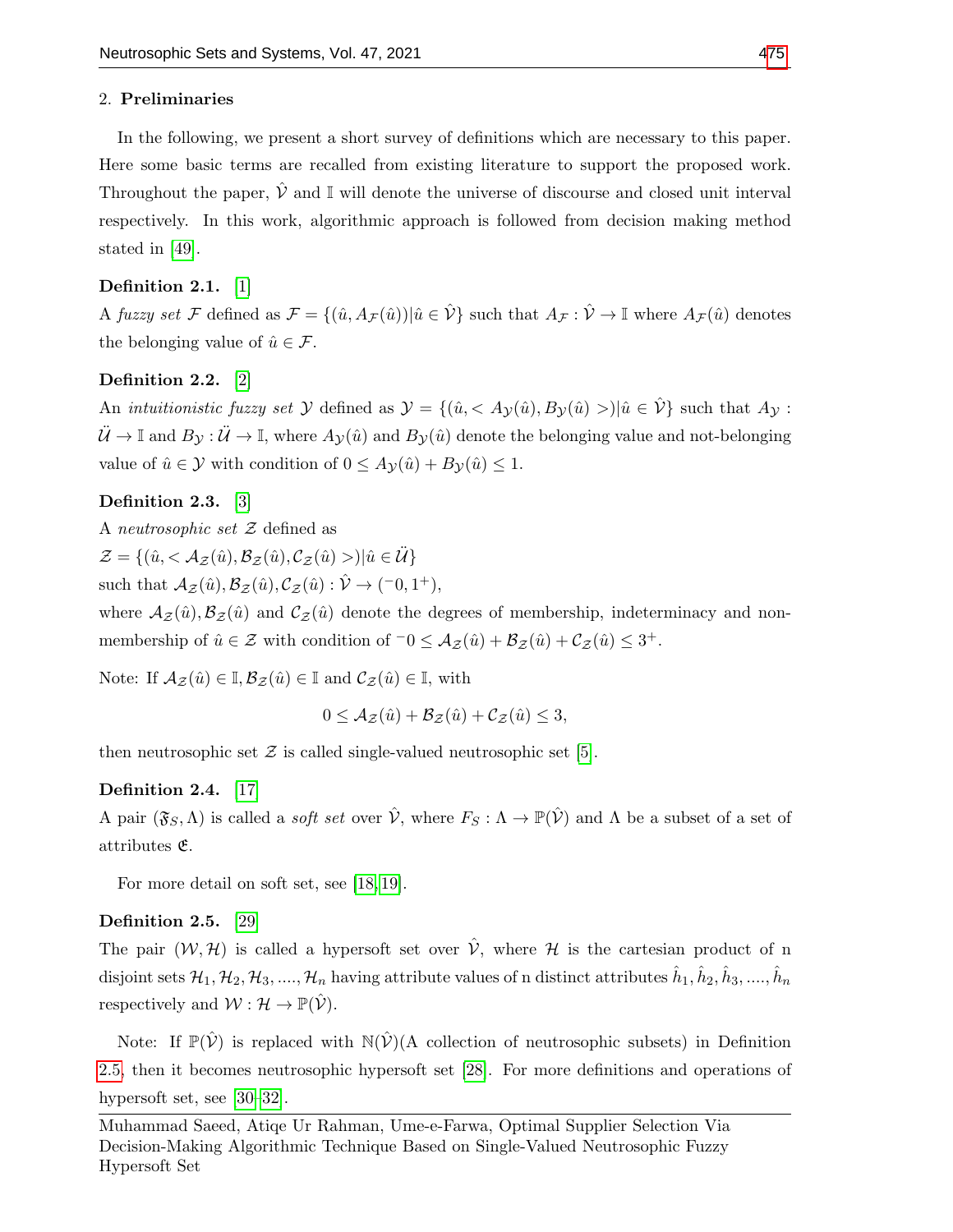## 3. Single-Valued Neutrosophic Fuzzy Hypersoft Set(SV-NFHS-Set)

<span id="page-4-1"></span>**Definition 3.1.** The pair  $(\hat{\Psi}_{HS}, \hat{\mathcal{W}})$  is said to be *single-valued neutrosophic fuzzy hypersoft* set (SV-NFHS-Set) over  $\hat{\mathcal{V}}$ , denoted by  $(SVNFHS)^{\hat{\mathcal{V}}\hat{\mathcal{W}}}$ , in  $(HS)^{\hat{\mathcal{V}}\hat{\mathcal{W}}}$  if

$$
\hat{\Psi}_{(\hat{w})}: \hat{\mathcal{W}} \to SVNF(\hat{\mathcal{V}})
$$

defined by

$$
\hat{\Psi}(\hat{w}) = \left\{ \begin{array}{c} \left( \frac{\left(\mathcal{P}_{\hat{\Psi}_{(\hat{w})}}(\hat{v}), \mathcal{Q}_{\hat{\Psi}_{(\hat{w})}}(\hat{v}), \mathcal{R}_{\hat{\Psi}_{(\hat{w})}}(\hat{v}), \xi(\hat{v})\right)}{\hat{v}} \right| \\ \\ \hat{w} \in \hat{\mathcal{W}}, \hat{v} \in \hat{\mathcal{V}}, \\ 0 \leq \mathcal{P}_{\hat{\Psi}_{(\hat{w})}}(\hat{v}) + \mathcal{Q}_{\hat{\Psi}_{(\hat{w})}}(\hat{v}) + \mathcal{R}_{\hat{\Psi}_{(\hat{w})}}(\hat{v}) \leq 3 \end{array} \right\}
$$

where

(i)  $\hat{W} = \hat{\mathcal{E}}_1 \times \hat{\mathcal{E}}_2 \times \hat{\mathcal{E}}_3 \times \dots \times \hat{\mathcal{E}}_n$  for n disjoint attribute-valued sets  $\hat{\mathcal{E}}_i, i = 1, 2, ..., n$ corresponding to n distinct attributes  $\hat{\varepsilon}_j, j = 1, 2, ..., n$  from set of attributes  $\hat{\mathcal{E}}$ ,

- (ii)  $SVNF(\hat{V})$  is the collection of all single-valued neutrosophic fuzzy subsets over  $\hat{V}$ ,
- (iii) All components i.e.  $\mathcal{P}_{\hat{\Psi}_{(\hat{w})}}(\hat{v}), \mathcal{Q}_{\hat{\Psi}_{(\hat{w})}}(\hat{v}), \mathcal{R}_{\hat{\Psi}_{(\hat{w})}}(\hat{v})$  and  $\xi(\hat{v})$  belong to  $\mathbb{I}^{\hat{\mathcal{V}}}_{\bullet}$ ,
- (iv)  $(HS)^{\hat{\mathcal{V}}\hat{\mathcal{W}}}$  is a hypersoft universe.

Note: The collection of all  $(SVNFHS)^{\hat{\mathcal{V}}\hat{\mathcal{W}}}$  over  $(HS)^{\hat{\mathcal{V}}\hat{\mathcal{W}}}$  is denoted by  $\biguplus_{synfhs}$ .

<span id="page-4-0"></span>**Example 3.2.** Consider  $\hat{\mathcal{V}} = \{\hat{v}_1, \hat{v}_2, \hat{v}_3\}$  consists of three kinds of mobile and  $\hat{\mathcal{E}} = \{\hat{\varepsilon}_1, \hat{\varepsilon}_2, \hat{\varepsilon}_3\}$ be the set of attributes, where  $\hat{\varepsilon}_1$  is storage(GB),  $\hat{\varepsilon}_2$  is camera resolution (pixels) and  $\hat{\varepsilon}_3$  is battery power(mAh). Their corresponding attribute-valued sets are  $\hat{\mathcal{E}}_1 = \{j_{11} = 32, j_{12} = 64\},\$  $\hat{\mathcal{E}}_2 = \{j_{21} = 8, j_{22} = 16\}$  and  $\hat{\mathcal{E}}_3 = \{j_{31} = 4000\}$ . Now  $\hat{\mathcal{W}} = \hat{\mathcal{E}}_1 \times \hat{\mathcal{E}}_2 \times \hat{\mathcal{E}}_3$ ,  $\hat{\mathcal{W}} = \{(\hat{w}_{11}, \hat{w}_{21}, \hat{w}_{31}), (\hat{w}_{11}, \hat{w}_{22}, \hat{w}_{31}), (\hat{w}_{12}, \hat{w}_{21}, \hat{w}_{31}), (\hat{w}_{12}, \hat{w}_{22}, \hat{w}_{31})\}.$ or  $\hat{\mathcal{W}} = {\hat{w}_1, \hat{w}_2, \hat{w}_3, \hat{w}_4}$ Then for  $\xi \in \mathbb{I}_{\bullet}^{\hat{\mathcal{V}}}, \hat{\Psi}_{(\hat{w}_i)} \in \biguplus_{synfhs}$  are defined as follows  $(i = 1, 2, 3, 4)$ :  $\hat{\Psi}_{(\hat{w}_1)} = \begin{cases} \frac{(0.2, 0.6, 0.4, 0.4)}{0.5} \end{cases}$  $\frac{\delta, 0.4, 0.4)}{\hat{v}_1}, \frac{(0.2, 0.8, 0.6, 0.4)}{\hat{v}_2}$  $\frac{\delta_3,0.6,0.4)}{\hat{v}_2},\frac{(0.3,0.6,0.7,0.4)}{\hat{v}_3}$  $\hat{v}_3$  $\big\}$ ,  $\hat{\Psi}_{(\hat{w}_2)} = \begin{cases} \frac{(0.6, 0.8, 0.7, 0.5)}{\hat{w}_1} \end{cases}$  $\frac{\delta_3,0.7,0.5)}{\hat{v}_1},\frac{(0.3,0.6,0.6,0.4)}{\hat{v}_2}$  $\frac{\delta, 0.6, 0.4)}{\hat{v}_2}, \frac{(0.7, 0.9, 0.8, 0.3)}{\hat{v}_3}$  $\hat{v}_3$  $\left.\right\}$ ,  $\hat{\Psi}_{(\hat{w}_3)} = \begin{cases} \frac{(0.1, 0.5, 0.5, 0.4)}{0.5} \end{cases}$  $\overline{\hat{v}}_1^{(0.5,0.4)},\frac{(0.4,0.6,0.7,0.5)}{\hat{v}_2}$  $\frac{\delta, 0.7, 0.5)}{\hat{v}_2}, \frac{(0.3, 0.6, 0.5, 0.2)}{\hat{v}_3}$  $\hat{v}_3$  $\big\}$ ,

$$
\hat{\Psi}_{(\hat{w}_4)} = \left\{ \frac{(0.3, 0.6, 0.4, 0.2)}{\hat{v}_1}, \frac{(0.2, 0.5, 0.7, 0.4)}{\hat{v}_2}, \frac{(0.6, 0.4, 0.7, 0.4)}{\hat{v}_3} \right\}.
$$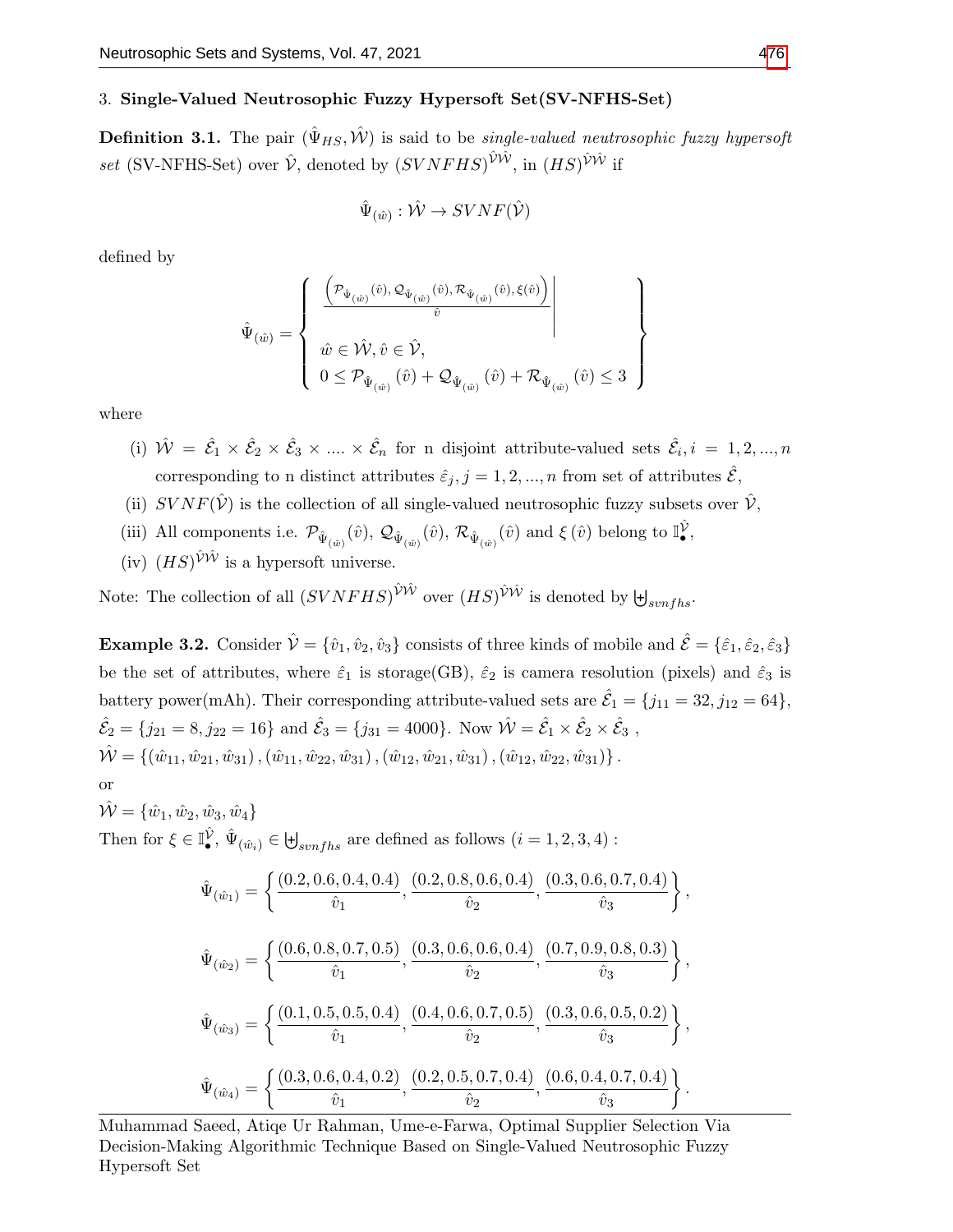It can be represented in matrix form as

$$
\hat{\Psi} = \begin{pmatrix}\n\hat{\mathcal{W}} & \hat{v}_1 & \hat{v}_2 & \hat{v}_3 \\
\hat{w}_1 & (0.2, 0.6, 0.4, 0.4) & (0.2, 0.8, 0.6, 0.4) & (0.3, 0.6, 0.7, 0.4) \\
\hat{w}_2 & (0.6, 0.8, 0.7, 0.5) & (0.3, 0.6, 0.6, 0.4) & (0.7, 0.9, 0.8, 0.3) \\
\hat{w}_3 & (0.1, 0.5, 0.5, 0.4) & (0.4, 0.6, 0.7, 0.5) & (0.3, 0.6, 0.5, 0.2) \\
\hat{w}_4 & (0.3, 0.6, 0.4, 0.2) & (0.2, 0.5, 0.7, 0.4) & (0.6, 0.4, 0.7, 0.4)\n\end{pmatrix}
$$

<span id="page-5-0"></span>**Definition 3.3.** Let  $\hat{\Psi}_{(\hat{w})}^1$ ,  $\hat{\Psi}_{(\hat{w})}^2 \in \biguplus_{synfhs}$  and  $\xi^1, \xi^2 \in \mathbb{I}_{\bullet}^{\hat{\mathcal{V}}}$ , where

$$
\hat{\Psi}^{1}_{(\hat{w})} = \left\{ \begin{array}{c} \frac{\mathcal{P}^{1}_{\ \hat{\Psi}_{(\hat{w})}}(\hat{v}),\mathcal{Q}^{1}_{\ \hat{\Psi}_{(\hat{w})}}(\hat{v}),\mathcal{R}^{1}_{\ \hat{\Psi}_{(\hat{w})}}(\hat{v}),\xi^{1}(\hat{v})}{\hat{v}} \\ \\ \hat{w} \in \hat{\mathcal{W}},\hat{v} \in \hat{\mathcal{V}}, \\ 0 \leq \mathcal{P}^{1}_{\ \hat{\Psi}_{(\hat{w})}}(\hat{v}) + \mathcal{Q}^{1}_{\ \hat{\Psi}_{(\hat{w})}}(\hat{v}) + \mathcal{R}^{1}_{\ \hat{\Psi}_{(\hat{w})}}(\hat{v}) \leq 3 \end{array} \right\}
$$

and

$$
\hat{\Psi}^2_{(\hat{w})} = \left\{ \begin{array}{c} \frac{\mathcal{P}^2_{\hat{\Psi}_{(\hat{w})}(\hat{v}),\mathcal{Q}^2_{\hat{\Psi}_{(\hat{w})}(\hat{v}),\mathcal{R}^2_{\hat{\Psi}_{(\hat{w})}(\hat{v}),\xi^2(\hat{v})}}{\hat{v}} \Big| \\ \\ \hat{w} \in \hat{\mathcal{W}},\hat{v} \in \hat{\mathcal{V}}, \\ 0 \leq \mathcal{P}^2_{\hat{\Psi}_{(\hat{w})}}(\hat{v}) + \mathcal{Q}^2_{\hat{\Psi}_{(\hat{w})}}(\hat{v}) + \mathcal{R}^2_{\hat{\Psi}_{(\hat{w})}}(\hat{v}) \leq 3 \end{array} \right\}.
$$

Then  $\hat{\Psi}_{(\hat{w})}^1$  is said to be a SV-NFHS- subset of  $\hat{\Psi}_{(\hat{w})}^2$ , expressed by  $\hat{\Psi}_{(\hat{w})}^1 \subseteq \hat{\Psi}_{(\hat{w})}^2$ , if

(i)  $\xi^1 \leq \xi^2$ , (ii)  $\mathcal{P}^1_{\hat{\Psi}_{(\hat{w})}}(\hat{v}) \leq \mathcal{P}^2_{\hat{\Psi}_{(\hat{w})}}(\hat{v})$ ,  $\mathcal{Q}^1_{\hat{\Psi}_{(\hat{w})}}(\hat{v}) \geq \mathcal{Q}^2_{\hat{\Psi}_{(\hat{w})}}(\hat{v})$ ,  $\mathcal{R}^1_{\hat{\Psi}_{(\hat{w})}}(\hat{v}) \geq \mathcal{R}^2_{\hat{\Psi}_{(\hat{w})}}(\hat{v})$ .

<span id="page-5-1"></span>**Example 3.4.** Considering data from Example [3.2,](#page-4-0) let another  $\hat{\Psi}'_{(\hat{w})} \in \biguplus_{synfhs}$  be defined as below:

$$
\hat{\Psi}' = \begin{pmatrix}\n\hat{\mathcal{W}} & \hat{v}_1 & \hat{v}_2 & \hat{v}_3 \\
\hat{w}_1 & (0.4, 0.5, 0.3, 0.4) & (0.3, 0.6, 0.5, 0.5) & (0.4, 0.5, 0.4, 0.6) \\
\hat{w}_2 & (0.7, 0.7, 0.6, 0.6) & (0.5, 0.4, 0.5, 0.6) & (0.8, 0.8, 0.7, 0.5) \\
\hat{w}_3 & (0.2, 0.5, 0.3, 0.7) & (0.7, 0.5, 0.4, 0.7) & (0.4, 0.5, 0.4, 0.3) \\
\hat{w}_4 & (0.5, 0.4, 0.3, 0.6) & (0.4, 0.4, 0.6, 0.6) & (0.7, 0.3, 0.3, 0.5)\n\end{pmatrix}
$$

Thus,  $\hat{\Psi}_{(\hat{w})} \subseteq \hat{\Psi}'_{(\hat{w})}$  for all  $\hat{w}_i \in \hat{\mathcal{W}}, i = 1, 2, 3, 4$ 

**Definition 3.5.** Assuming  $\hat{\Psi}^1_{(\hat{w})}, \hat{\Psi}^2_{(\hat{w})} \in \biguplus_{synfhs}$  and  $\xi^1, \xi^2 \in \mathbb{I}_{\bullet}^{\hat{\mathcal{V}}},$  as stated in Definition [3.3,](#page-5-0)  $\hat{\Psi}^1_{(\hat{w})}$  and  $\hat{\Psi}^2_{(\hat{w})}$  are said to be SV-NFHS-equal sets, denoted by  $\hat{\Psi}^1_{(\hat{w})} = \hat{\Psi}^2_{(\hat{w})}$ , if  $\hat{\Psi}^1_{(\hat{w})} \subset \hat{\Psi}^2_{(\hat{w})}$ and  $\hat{\Psi}^2_{(\hat{w})} \subset \hat{\Psi}^1_{(\hat{w})}$ .

<span id="page-5-2"></span>**Definition 3.6.** Let  $\hat{\Psi}_{(\hat{w})} \in \biguplus_{synfhs}$  and  $\xi \in \mathbb{I}_{\bullet}^{\hat{V}}$ , then

.

(i)  $\hat{\Psi}_{(\hat{w})}$  is known to be a SV-NFHS-null set, represented by  $\hat{\theta}_{(\hat{w})}$ , if

$$
\mathcal{P}_{\hat{\Psi}_{\left(\hat{w}\right)}}(\hat{v})=0,\mathcal{Q}_{\hat{\Psi}_{\left(\hat{w}\right)}}(\hat{v})=1,\mathcal{R}_{\hat{\Psi}_{\left(\hat{w}\right)}}(\hat{v})=1,\xi\left(\hat{v}\right)=0
$$

Muhammad Saeed, Atiqe Ur Rahman, Ume-e-Farwa, Optimal Supplier Selection Via Decision-Making Algorithmic Technique Based on Single-Valued Neutrosophic Fuzzy Hypersoft Set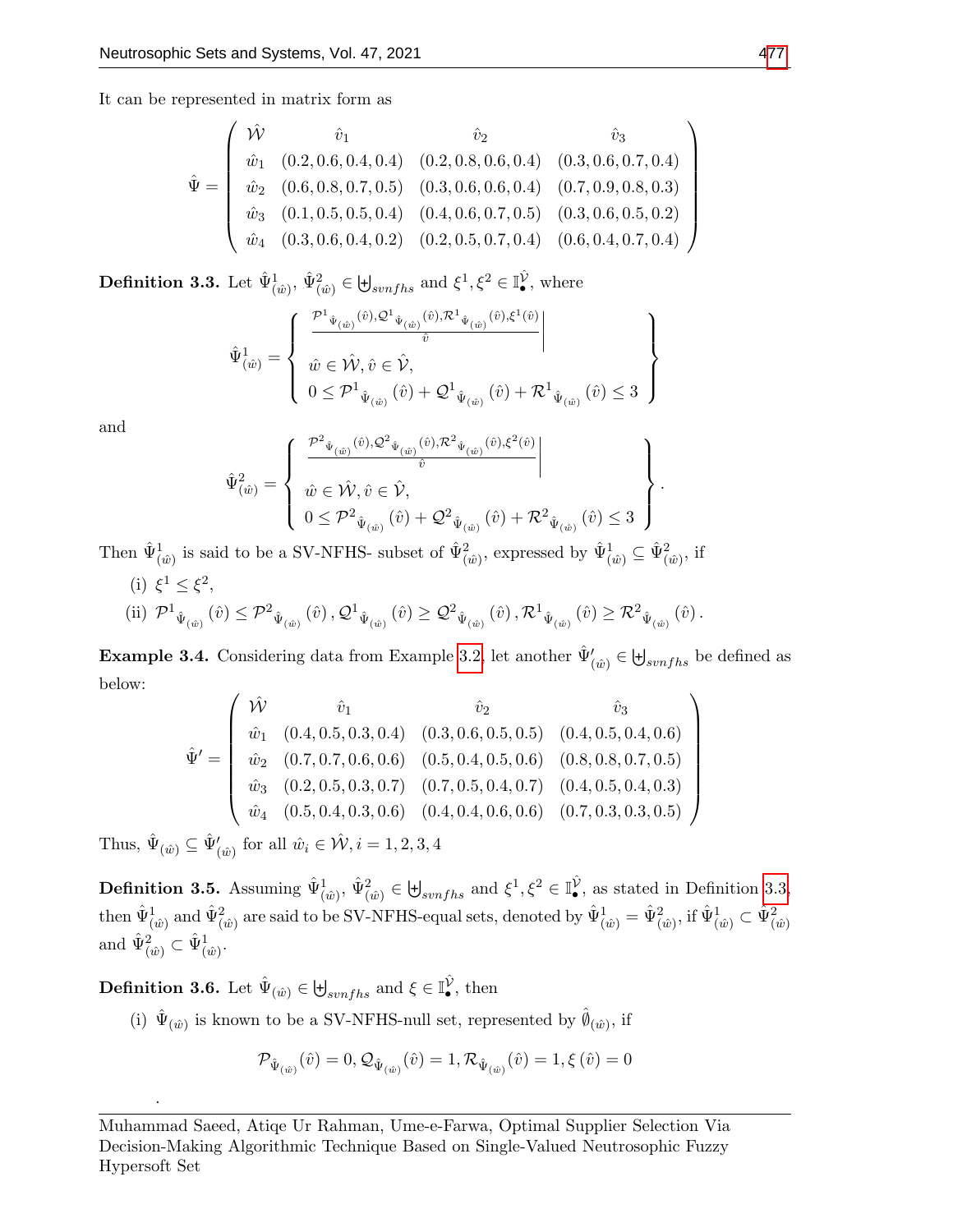(ii)  $\hat{\Psi}_{(\hat{w})}$  is known to be a SV-NFHS-universal set, denoted by  $\hat{\mathcal{V}}_{(\hat{w})}$ , if

$$
\mathcal{P}_{\hat{\Psi}_{(\hat{w})}}(\hat{v})=1, \mathcal{Q}_{\hat{\Psi}_{(\hat{w})}}(\hat{v})=0, \mathcal{R}_{\hat{\Psi}_{(\hat{w})}}(\hat{v})=0, \xi\left(\hat{v}\right)=1.
$$

<span id="page-6-0"></span>**Definition 3.7.** Let us suppose  $\hat{\Psi}_{(\hat{w})}^1$ ,  $\hat{\Psi}_{(\hat{w})}^2 \in \biguplus_{synfhs}$  and  $\xi^1, \xi^2 \in \mathbb{I}_{\bullet}^{\hat{\mathcal{V}}}$ , as described in Definition [3.3,](#page-5-0) then,

(i) the union of  $\hat{\Psi}_{(\hat{w})}^1$  and  $\hat{\Psi}_{(\hat{w})}^2$ , denoted by  $\hat{\Psi}_{(\hat{w})}^1 \hat{\Psi}_{(\hat{w})}^2$ , is a SV-NFHS-set  $\hat{\Omega}_{(\hat{w})}^1$  such that

$$
\hat{\Omega}^1_{(\hat{w})} = \left\{\begin{array}{c} \left.\left(\mathcal{P}^1_{\ \hat{\Psi}_{(\hat{w})}}(\hat{v})\circ\mathcal{P}^2_{\ \hat{\Psi}_{(\hat{w})}}(\hat{v}),\mathcal{Q}^1_{\ \hat{\Psi}_{(\hat{w})}}(\hat{v})\circ\mathcal{Q}^2_{\ \hat{\Psi}_{(\hat{w})}}(\hat{v}),\mathcal{R}^1_{\ \hat{\Psi}_{(\hat{w})}}(\hat{v})\circ\mathcal{R}^2_{\ \hat{\Psi}_{(\hat{w})}}(\hat{v}),\xi^1(\hat{v})\circ\xi^2(\hat{v})\right)\\ \\ \hat{w} \in \hat{\mathcal{W}},\hat{v} \in \hat{\mathcal{V}} \end{array}\right\}.
$$

(ii) the intersection of  $\hat{\Psi}^1_{(\hat{w})}$  and  $\hat{\Psi}^2_{(\hat{w})}$ , denoted by  $\hat{\Psi}^1_{(\hat{w})} \cap \hat{\Psi}^2_{(\hat{w})}$ , is a SV-NFHS-set  $\hat{\Omega}^2_{(\hat{w})}$  such that

$$
\hat{\Omega}_{(\hat{w})}^2 = \left\{\begin{array}{c} \left.\left(\mathcal{P}^1_{\ \hat{\Psi}_{(\hat{w})}(\hat{v})\ \circledast\ \mathcal{P}^2_{\ \hat{\Psi}_{(\hat{w})}(\hat{v}),\ \mathcal{Q}^1_{\ \hat{\Psi}_{(\hat{w})}}(\hat{v})\ \circledast\ \mathcal{Q}^2_{\ \hat{\Psi}_{(\hat{w})}(\hat{v}),\ \mathcal{R}^1_{\ \hat{\Psi}_{(\hat{w})}}(\hat{v})\ \circledast\ \mathcal{R}^2_{\ \hat{\Psi}_{(\hat{w})}(\hat{v}),\ \xi^1(\hat{v})\ \circledast\ \xi^2(\hat{v})\right)} \\ \hat{w} \in \hat{\mathcal{W}}, \hat{v} \in \hat{\mathcal{V}} \end{array}\right\}.
$$

In above definitions,  $\circledast$  and  $\circledcirc$  denote the t-norm  $(\wedge)$  and t-conorm  $(\vee)$  respectively. If  $a, b \in \mathbb{I}_{\bullet}^{\hat{V}},$ then  $a \circledast b = a \wedge b$  and  $a \circledcirc b = a \vee b$ .

Example 3.8. Supposing the matrix representations of SV-NFHS-sets as determined in Example [3.2](#page-4-0) and Example [3.4,](#page-5-1) then we have

$$
\hat{\Omega}^{1}_{(\hat{w})} = \begin{pmatrix}\n\hat{W} & \hat{v}_{1} & \hat{v}_{2} & \hat{v}_{3} \\
\hat{w}_{1} & (0.4, 0.5, 0.3, 0.4) & (0.3, 0.6, 0.5, 0.5) & (0.4, 0.5, 0.4, 0.6) \\
\hat{w}_{2} & (0.7, 0.7, 0.6, 0.6) & (0.5, 0.4, 0.5, 0.6) & (0.8, 0.8, 0.7, 0.5) \\
\hat{w}_{3} & (0.2, 0.5, 0.3, 0.7) & (0.7, 0.5, 0.4, 0.7) & (0.4, 0.5, 0.4, 0.3) \\
\hat{w}_{4} & (0.5, 0.4, 0.3, 0.6) & (0.4, 0.4, 0.6, 0.6) & (0.7, 0.3, 0.3, 0.5)\n\end{pmatrix}
$$

and

$$
\hat{\Omega}_{(\hat{w})}^2 = \begin{pmatrix}\n\hat{W} & \hat{v}_1 & \hat{v}_2 & \hat{v}_3 \\
\hat{w}_1 & (0.2, 0.6, 0.4, 0.4) & (0.2, 0.8, 0.6, 0.4) & (0.3, 0.6, 0.7, 0.4) \\
\hat{w}_2 & (0.6, 0.8, 0.7, 0.5) & (0.3, 0.6, 0.6, 0.4) & (0.7, 0.9, 0.8, 0.3) \\
\hat{w}_3 & (0.1, 0.5, 0.5, 0.4) & (0.4, 0.6, 0.7, 0.5) & (0.3, 0.6, 0.5, 0.2) \\
\hat{w}_4 & (0.3, 0.6, 0.4, 0.2) & (0.2, 0.5, 0.7, 0.4) & (0.6, 0.4, 0.7, 0.4)\n\end{pmatrix}
$$

**Proposition 3.9.** Let  $\hat{\theta}_{(\hat{w})}, \hat{\mathcal{V}}_{(\hat{w})}, \hat{\Psi}_{(\hat{w})} \in \biguplus_{synfhs} \text{ and } \xi \in \mathbb{I}^{\hat{\mathcal{V}}}_{\bullet}$ . Then the following properties hold:

(i)  $\hat{\Psi}_{(\hat{w})} \hat{\perp} \hat{\Psi}_{(\hat{w})} = \hat{\Psi}_{(\hat{w})},$ (ii)  $\hat{\Psi}_{(\hat{w})} \cap \hat{\Psi}_{(\hat{w})} = \hat{\Psi}_{(\hat{w})},$ (iii)  $\hat{\Psi}_{(\hat{w})} \hat{\Box} \hat{\emptyset}_{(\hat{w})} = \hat{\Psi}_{(\hat{w})},$ 

 $\setminus$ 

 $\begin{array}{c} \hline \end{array}$ 

Muhammad Saeed, Atiqe Ur Rahman, Ume-e-Farwa, Optimal Supplier Selection Via Decision-Making Algorithmic Technique Based on Single-Valued Neutrosophic Fuzzy Hypersoft Set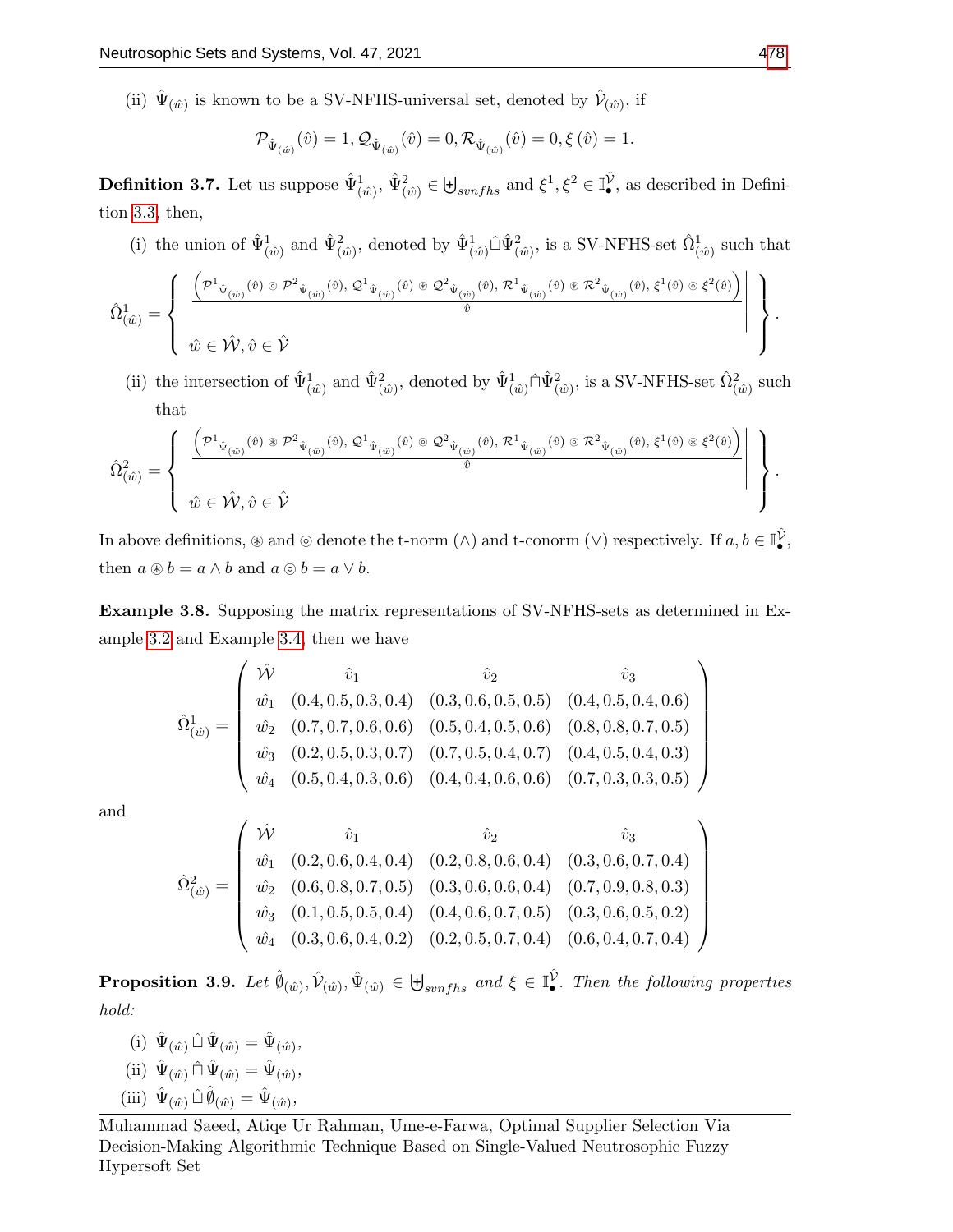$(iv) \hat{\Psi}_{(\hat{w})} \hat{\Pi} \hat{\emptyset}_{(\hat{w})} = \hat{\emptyset}_{(\hat{w})},$ (v)  $\hat{\Psi}_{(\hat{w})} \hat{\Box} \hat{\mathcal{V}}_{(\hat{w})} = \hat{\mathcal{V}}_{(\hat{w})},$ (vi)  $\hat{\Psi}_{(\hat{w})} \cap \hat{\mathcal{V}}_{(\hat{w})} = \hat{\Psi}_{(\hat{w})}$ .

*Proof.* The above properties (i)-(vi) can easily be proved with the help of Definition [3.6](#page-5-2) and Definition [3.7.](#page-6-0)  $\Box$ 

**Proposition 3.10.** Let  $\hat{\Psi}^1_{(\hat{w})}, \hat{\Psi}^2_{(\hat{w})}, \hat{\Psi}^3_{(\hat{w})} \in \biguplus_{synfhs} \text{ and } \xi^1, \xi^2, \xi^3 \in \mathbb{I}_\bullet^\hat{\mathcal{V}}$ . Then the results (given below) hold:

(i)  $\hat{\Psi}_{(\hat{w})}^1 \hat{\Psi}_{(\hat{w})}^2 = \hat{\Psi}_{(\hat{w})}^2 \hat{\mathbb{U}} \hat{\Psi}_{(\hat{w})}^1$ (ii)  $\hat{\Psi}_{(\hat{w})}^1 \cap \hat{\Psi}_{(\hat{w})}^2 = \hat{\Psi}_{(\hat{w})}^2 \cap \hat{\Psi}_{(\hat{w})}^1$ , (iii)  $\hat{\Psi}^1_{(\hat{w})} \hat{\Box} (\hat{\Psi}^2_{(\hat{w})} \hat{\Box} \hat{\Psi}^3_{(\hat{w})}) = (\hat{\Psi}^1_{(\hat{w})} \hat{\Box} \hat{\Psi}^2_{(\hat{w})}) \hat{\Box} \hat{\Psi}^3_{(\hat{w})},$  $(iv) \hat{\Psi}^1_{(\hat{w})} \cap (\hat{\Psi}^2_{(\hat{w})} \cap \hat{\Psi}^3_{(\hat{w})}) = (\hat{\Psi}^1_{(\hat{w})} \cap \hat{\Psi}^2_{(\hat{w})}) \cap \hat{\Psi}^3_{(\hat{w})},$  $({\rm v})\,\,\hat{\Psi}_{(\hat{w})}^1\, \hat{\Box}\, \bigl(\hat{\Psi}_{(\hat{w})}^2\, \hat{\Box}\, \bigl(\hat{\Psi}_{(\hat{w})}^1\, \hat{\Box}\, \bigl(\hat{\Psi}_{(\hat{w})}^2\, \hat{\Box}\, \bigl(\hat{\Psi}_{(\hat{w})}^1\, \hat{\Box}\, \bigl(\hat{\Psi}_{(\hat{w})}^3\, \bigr)\, \bigr)\,,$  $({\rm vi})\;\hat{\Psi}_{(\hat{w})}^{1}\hat{\Box}\; \left(\hat{\Psi}_{(\hat{w})}^{2}\cap \hat{\Psi}_{(\hat{w})}^{3}\right)=\left(\hat{\Psi}_{(\hat{w})}^{1}\hat{\Box}\; \hat{\Psi}_{(\hat{w})}^{2}\right)\;\hat{\Box}\; \left(\hat{\Psi}_{(\hat{w})}^{1}\hat{\Box}\; \hat{\Psi}_{(\hat{w})}^{3}\right).$ 

*Proof.* Proofs of (i)-(vi) are straightforward by following the concept of Definition [3.7.](#page-6-0)  $\Box$ 

**Proposition 3.11.** Let  $\hat{\Psi}_{(\hat{w})}^1$ ,  $\hat{\Psi}_{(\hat{w})}^2 \in \biguplus_{synfhs}$  and  $\xi^1$ ,  $\xi^2 \in \mathbb{I}^{\hat{\mathcal{V}}}_{\bullet}$  and  $\hat{\Psi}_{(\hat{w})}^1 \subseteq \hat{\Psi}_{(\hat{w})}^2$ , then the below given results hold:

(i)  $\hat{\Psi}_{(\hat{w})}^1 \hat{\Psi}_{(\hat{w})}^2 = \hat{\Psi}_{(\hat{w})}^2$ (ii)  $\hat{\Psi}_{(\hat{w})}^1 \cap \hat{\Psi}_{(\hat{w})}^2 = \hat{\Psi}_{(\hat{w})}^1$ .

Proof. By following the concept of Definition [3.3](#page-5-0) and Definition [3.7,](#page-6-0) proofs are straightforward.  $\Box$ 

<span id="page-7-0"></span>**Definition 3.12.** Let  $\hat{\Psi}_{(\hat{w})} \in \biguplus_{synfhs}, \xi \in \mathbb{I}_{\bullet}^{\hat{\mathcal{V}}},$  (as described in Definition [3.1\)](#page-4-1) then, its complement  $\hat{\Psi}^c_{(\hat{w})}$  is stated as

$$
\hat{\Psi}^{c}_{(\hat{w})} = \left\{\begin{array}{c} \left. \frac{\left(\mathcal{R}_{\hat{\Psi}_{(\hat{w})}}(\hat{v}), 1 - \mathcal{Q}_{\hat{\Psi}_{(\hat{w})}}(\hat{v}), \mathcal{P}_{\hat{\Psi}_{(\hat{w})}}(\hat{v}), 1 - \xi(\hat{v})\right)}{\hat{v}} & \\ & \\ \hat{w} \in \hat{\mathcal{W}}, \hat{v} \in \check{\mathcal{V}} \end{array} \right\}.
$$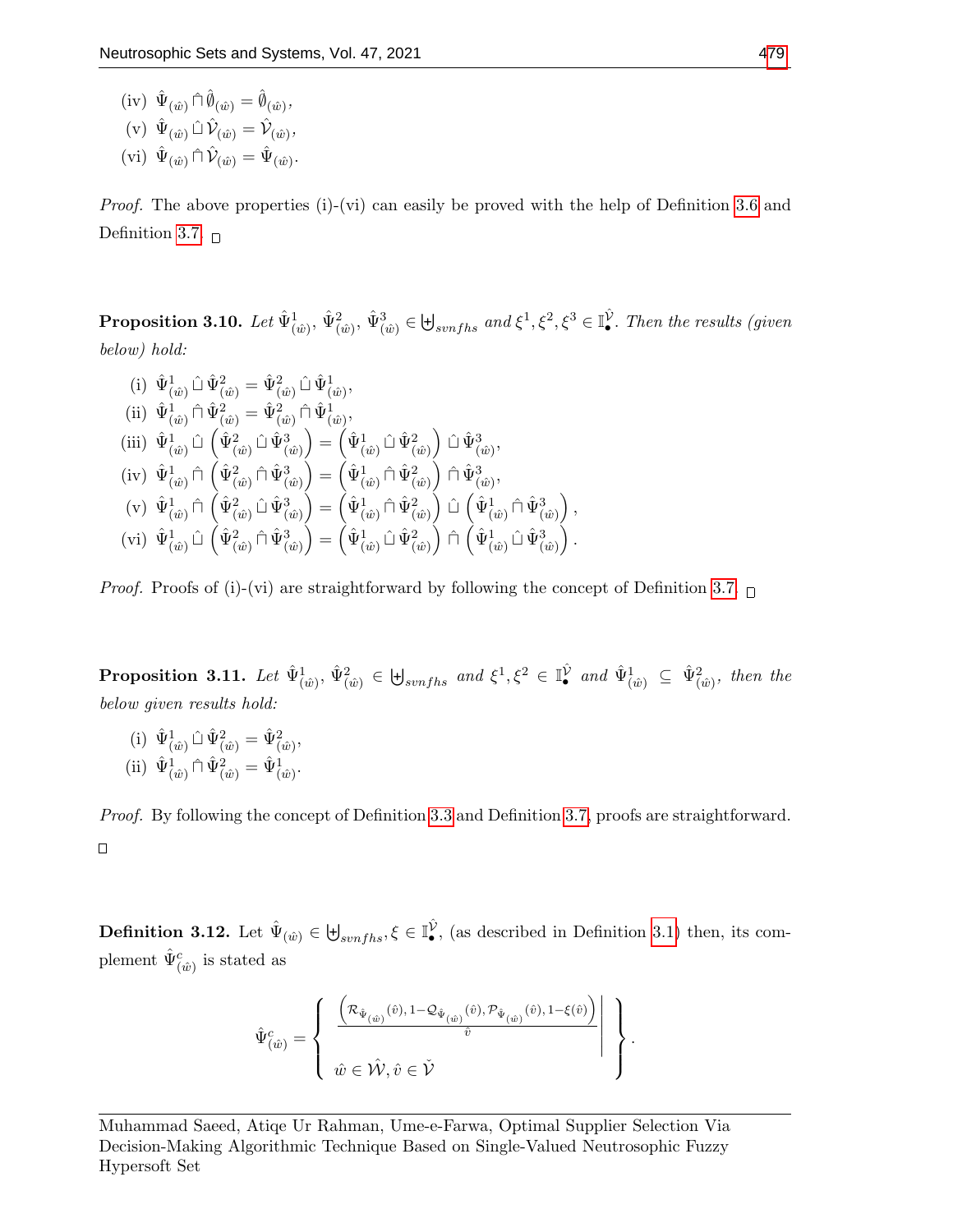<span id="page-8-1"></span>**Example 3.13.** The complement of SV-NFHS-set  $\hat{\Psi}_{(\hat{w})}$  (as determined in Example [3.2\)](#page-4-0) is calculated as

$$
\hat{\Psi}^{c}_{(\hat{w})} = \begin{pmatrix}\n\hat{\mathcal{W}} & \hat{v}_{1} & \hat{v}_{2} & \hat{v}_{3} \\
\hat{w}_{1} & (0.3, 0.5, 0.4, 0.6) & (0.6, 0.2, 0.2, 0.6) & (0.4, 0.5, 0.4, 0.6) \\
\hat{w}_{2} & (0.7, 0.2, 0.6, 0.5) & (0.6, 0.4, 0.3, 0.6) & (0.8, 0.1, 0.7, 0.7) \\
\hat{w}_{3} & (0.5, 0.5, 0.1, 0.6) & (0.7, 0.4, 0.4, 0.5) & (0.5, 0.4, 0.3, 0.8) \\
\hat{w}_{4} & (0.4, 0.4, 0.3, 0.8) & (0.7, 0.5, 0.2, 0.6) & (0.7, 0.6, 0.6, 0.6)\n\end{pmatrix}
$$

**Proposition 3.14.** Let  $\hat{\theta}_{(\hat{w})}, \hat{\psi}_{(\hat{w})}, \hat{\Psi}_{(\hat{w})} \in \biguplus_{swnfhs} \text{ and } \xi \in \mathbb{I}_{\bullet}^{\hat{\mathcal{V}}}$ . Then, we have the following results:

(i)  $\hat{\phi}_{(\hat{w})}^c = \hat{\mathcal{V}}_{(\hat{w})},$ (ii)  $\hat{\mathcal{V}}_{(\hat{w})}^c = \hat{\emptyset}_{(\hat{w})},$ (iii)  $\left(\hat{\Psi}_{(\hat{w})}^c\right)^c = \hat{\Psi}_{(\hat{w})}.$ 

Proof. These results can easily be proved with the help of concepts stated in Definition [3.6](#page-5-2) and Definition [3.12.](#page-7-0)  $\Box$ 

<span id="page-8-0"></span>Remark 3.15. In general, the following results are not hold.

(i)  $\hat{\Psi}_{(\hat{w})} \hat{\perp} \hat{\Psi}_{(\hat{w})}^c = \hat{\mathcal{V}}_{(\hat{w})},$ (ii)  $\hat{\Psi}_{(\hat{w})} \cap \hat{\Psi}_{(\hat{w})}^c = \hat{\emptyset}_{(\hat{w})}.$ 

**Example 3.16.** The Remark [3.15](#page-8-0) can easily be verified by considering SV-NFHS-set  $\hat{\Psi}_{(\hat{w})}$ from Example [3.2](#page-4-0) and its complement  $\hat{\Psi}^c_{(\hat{w})}$  from Example [3.13.](#page-8-1) So we have

$$
\hat{\Psi} \ \hat{\mathbb{U}} \ \hat{\Psi}^c = \begin{pmatrix}\n\hat{\mathcal{W}} & \hat{v}_1 & \hat{v}_2 & \hat{v}_3 \\
\hat{w}_1 & (0.3, 0.5, 0.4, 0.6) & (0.6, 0.2, 0.2, 0.6) & (0.4, 0.5, 0.4, 0.6) \\
\hat{w}_2 & (0.7, 0.2, 0.6, 0.5) & (0.6, 0.4, 0.3, 0.6) & (0.8, 0.1, 0.7, 0.7) \\
\hat{w}_3 & (0.5, 0.5, 0.1, 0.6) & (0.7, 0.4, 0.4, 0.5) & (0.5, 0.4, 0.3, 0.8) \\
\hat{w}_4 & (0.4, 0.4, 0.3, 0.8) & (0.7, 0.5, 0.2, 0.6) & (0.7, 0.6, 0.6, 0.6)\n\end{pmatrix}
$$

And

$$
\hat{\Psi} \cap \hat{\Psi}^c = \begin{pmatrix}\n\hat{\mathcal{W}} & \hat{v}_1 & \hat{v}_2 & \hat{v}_3 \\
\hat{w}_1 & (0.2, 0.6, 0.4, 0.4) & (0.2, 0.8, 0.6, 0.4) & (0.3, 0.6, 0.7, 0.4) \\
\hat{w}_2 & (0.6, 0.8, 0.7, 0.5) & (0.3, 0.6, 0.6, 0.4) & (0.7, 0.9, 0.8, 0.3) \\
\hat{w}_3 & (0.1, 0.5, 0.5, 0.4) & (0.4, 0.6, 0.7, 0.5) & (0.3, 0.6, 0.5, 0.2) \\
\hat{w}_4 & (0.3, 0.6, 0.4, 0.2) & (0.2, 0.5, 0.7, 0.4) & (0.6, 0.4, 0.7, 0.4)\n\end{pmatrix}
$$

Hence the Remark [3.15](#page-8-0) is verified.

**Proposition 3.17.** Let  $\hat{\Psi}_{(\hat{w})}^1$ ,  $\hat{\Psi}_{(\hat{w})}^2 \in \mathbb{H}_{symfhs}$  and  $\xi^1$ ,  $\xi^2 \in \mathbb{I}_{\bullet}^{\hat{V}}$ . Then, the following results hold: (i)  $\left(\hat{\Psi}_{(\hat{w})}^1 \hat{\mathbb{U}}_{(\hat{w})}^2\right)^c = \left(\hat{\Psi}_{(\hat{w})}^1\right)^c \hat{\sqcap} \left(\hat{\Psi}_{(\hat{w})}^2\right)^c$ ,

Muhammad Saeed, Atiqe Ur Rahman, Ume-e-Farwa, Optimal Supplier Selection Via Decision-Making Algorithmic Technique Based on Single-Valued Neutrosophic Fuzzy Hypersoft Set

.

.

.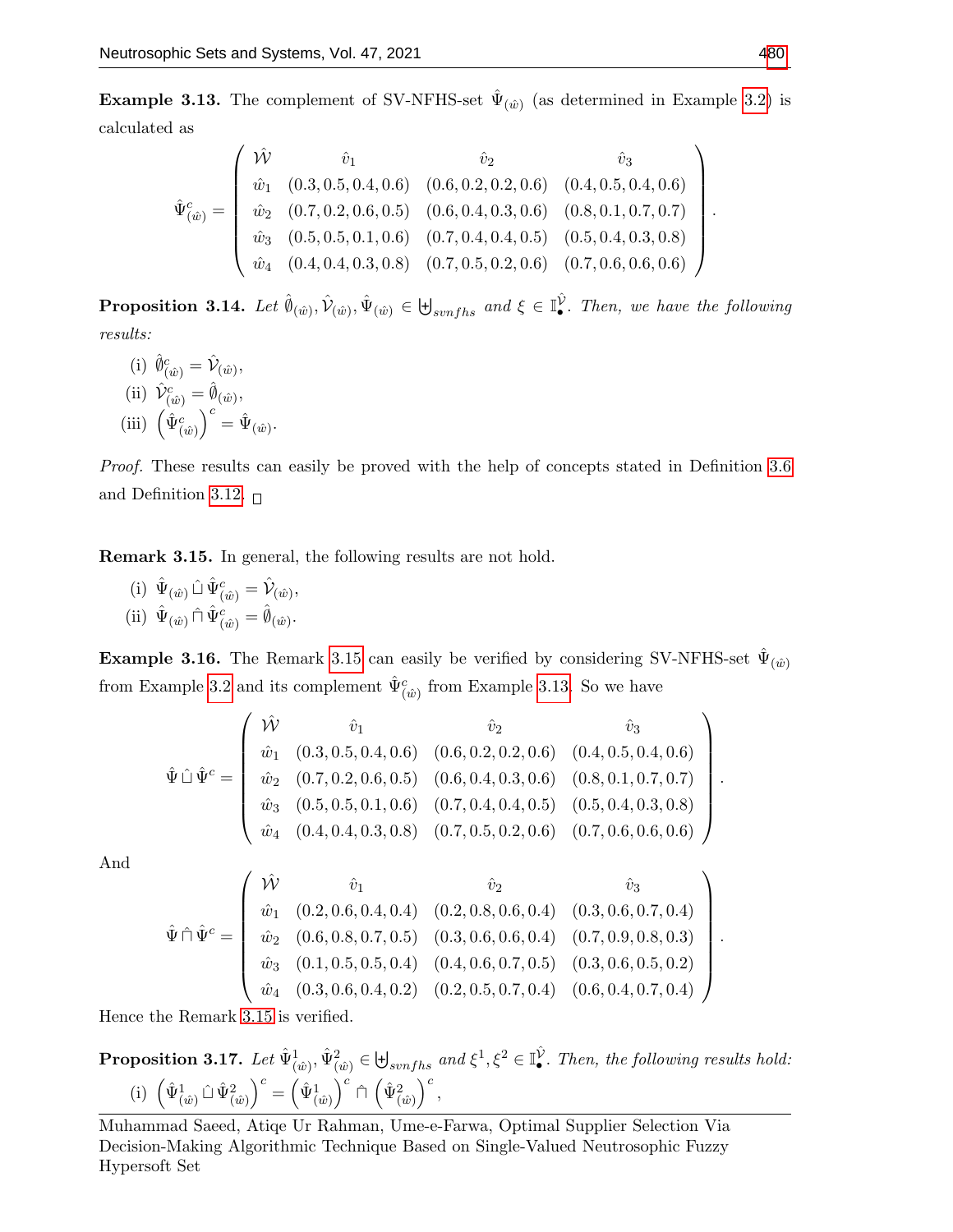(ii) 
$$
\left(\hat{\Psi}^1_{(\hat{w})} \cap \hat{\Psi}^2_{(\hat{w})}\right)^c = \left(\hat{\Psi}^1_{(\hat{w})}\right)^c \hat{\sqcup} \left(\hat{\Psi}^2_{(\hat{w})}\right)^c.
$$

Proof. Consider the concept stated in Definition 3.7, for 
$$
\hat{w} \in \hat{\mathcal{W}}, \hat{v} \in \hat{\mathcal{V}},
$$
 we have  
\n(i). Since 
$$
\left(\hat{\Psi}^1_{(\hat{w})} \hat{\mathbb{U}} \hat{\Psi}^2_{(\hat{w})} \hat{v}^2_{(\hat{w})} (\hat{v})
$$
\n
$$
= \left\{ \left( \frac{\left( \mathcal{P}^1_{\hat{\Psi}(\hat{w})} (\hat{v}) \otimes \mathcal{P}^2_{\hat{\Psi}(\hat{w})} (\hat{v}). \mathcal{Q}^1_{\hat{\Psi}(\hat{w})} (\hat{v}) \otimes \mathcal{Q}^2_{\hat{\Psi}(\hat{w})} (\hat{v}). \mathcal{P}^1_{\hat{\Psi}(\hat{w})} (\hat{v}) \otimes \mathcal{P}^2_{\hat{\Psi}(\hat{w})} (\hat{v}). \mathcal{Q}^1_{(\hat{w})} (\hat{v}) \otimes \mathcal{Q}^2_{\hat{\Psi}(\hat{w})} (\hat{v}). \mathcal{P}^1_{\hat{\Psi}(\hat{w})} (\hat{v}). \mathcal{P}^2_{\hat{\Psi}(\hat{w})} (\hat{v}). \mathcal{Q}^2_{(\hat{w})} (\hat{v}). \mathcal{Q}^2_{(\hat{w})} (\hat{v}). \mathcal{P}^2_{(\hat{w})} (\hat{v}). \mathcal{P}^2_{(\hat{w})} (\hat{v}). \mathcal{Q}^2_{(\hat{w})} (\hat{v}). \mathcal{Q}^2_{(\hat{w})} (\hat{v}). \mathcal{P}^2_{(\hat{w})} (\hat{v}). \mathcal{P}^2_{(\hat{w})} (\hat{v}). \mathcal{Q}^2_{(\hat{w})} (\hat{v}). \mathcal{P}^2_{(\hat{w})} (\hat{v}). \mathcal{P}^2_{(\hat{w})} (\hat{v}). \mathcal{Q}^2_{(\hat{w})} (\hat{v}). \mathcal{P}^2_{(\hat{w})} (\hat{v}). \mathcal{P}^2_{(\hat{w})} (\hat{v}). \mathcal{Q}^2_{(\hat{w})} (\hat{v}). \mathcal{P}^2_{(\hat{w})} (\hat{v}). \mathcal{P}^2_{(\hat{w})} (\hat{v}). \mathcal{P}^2_{(\hat{w})} (\hat{v}). \mathcal
$$

# 4. Application of SV-NFHS-Set in Decision-Making

In this section, a decision-making algorithm is proposed and is elaborated by daily life decision-making problem.

<span id="page-9-0"></span>Algorithm 4.1. Step 1: Input the SV-NFHS- set  $\hat{\Phi}_{(\hat{w})} \in \biguplus_{synfhs}$  as follows:

$$
\hat{\Phi}_{(\hat{w})} = \left\{\begin{array}{c} \left.\left(\begin{matrix}\mathcal{A}_{\hat{\Phi}_{(\hat{w})}}(\hat{u}), \mathcal{B}_{\hat{\Phi}_{(\hat{w})}}(\hat{u}), \mathcal{C}_{\hat{\Phi}_{(\hat{w})}}(\hat{u}), \xi(\hat{u})\right) \\ \\ \hat{w} \in \hat{\mathcal{W}}, \hat{u} \in \hat{\mathcal{V}}, \end{matrix}\right. \\ \left.\begin{matrix}\hat{w} \in \hat{\mathcal{W}}, \hat{u} \in \hat{\mathcal{V}}, \\ 0 \leq \mathcal{A}_{\hat{\Phi}_{(\hat{w})}}(\hat{u}) + \mathcal{B}_{\hat{\Phi}_{(\hat{w})}}(\hat{u}) + \mathcal{C}_{\hat{\Phi}_{(\hat{w})}}(\hat{u}) \leq 3\end{matrix}\right.\end{array}\right\},
$$

Muhammad Saeed, Atiqe Ur Rahman, Ume-e-Farwa, Optimal Supplier Selection Via Decision-Making Algorithmic Technique Based on Single-Valued Neutrosophic Fuzzy Hypersoft Set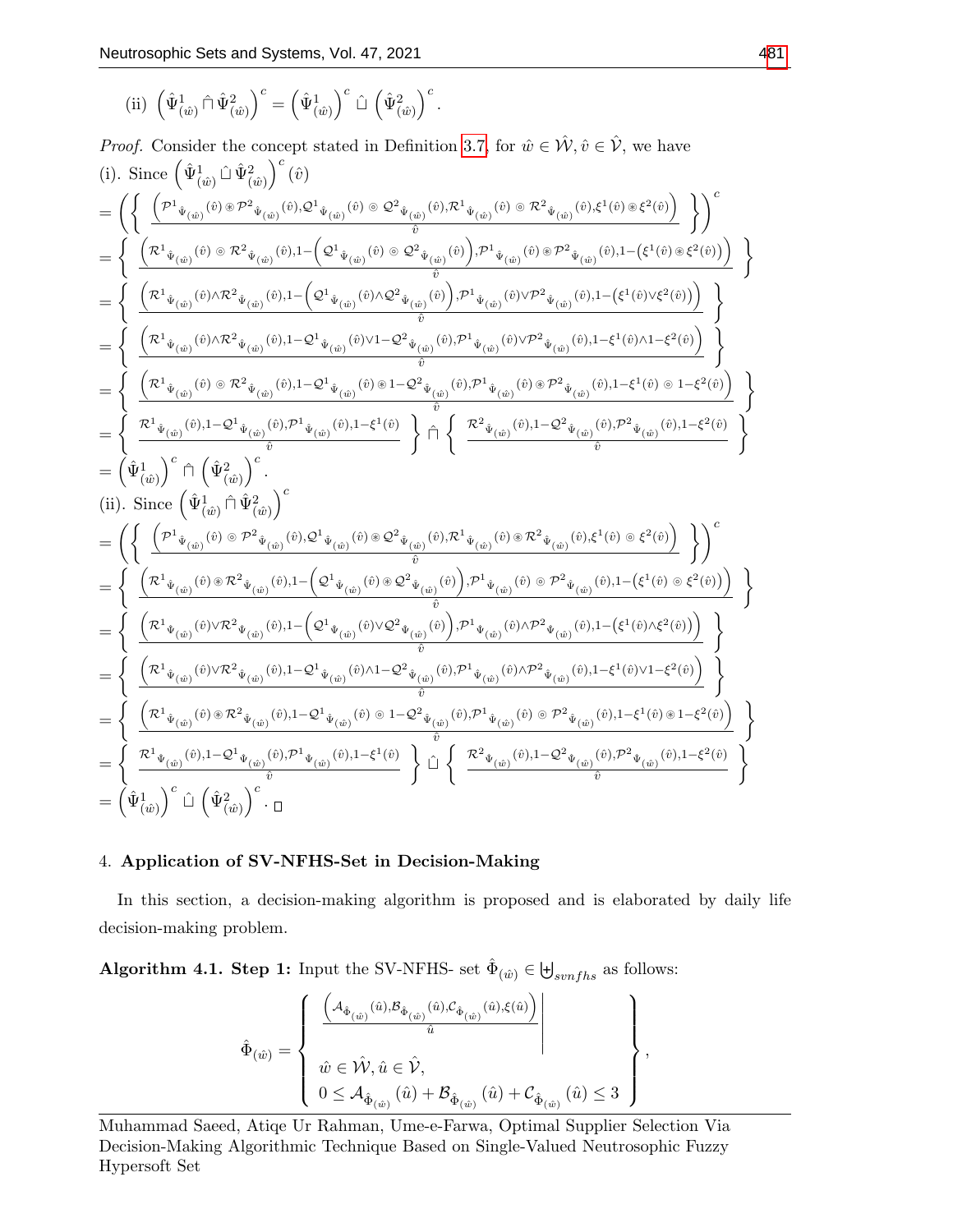

Figure 1. Optimal Decision Based on a SV-NFHS-Set matrix

to be evaluated by a group of experts n to element x on parameter i. **Step 2:** Input the SV-NFHS- set in matrix form (written as  $\mathcal{M}_{l \times k}, k, l \in N$ ).

$$
\mathcal{M}_{l \times k} = \left[ \begin{array}{cccc} m_{11} & m_{12} & \cdots & m_{1k} \\ m_{21} & m_{22} & \cdots & m_{2k} \\ m_{31} & m_{32} & \cdots & m_{3k} \\ \vdots & \vdots & \ddots & \vdots \\ m_{l1} & m_{l2} & \cdots & m_{lk} \end{array} \right]
$$

where

$$
m_{11} = \left(\mathcal{A}_{\hat{\Phi}_{(\hat{w}_1)}}(\hat{u}_1), \mathcal{B}_{\hat{\Phi}_{(\hat{w}_1)}}(\hat{u}_1), \mathcal{C}_{\hat{\Phi}_{(\hat{w}_1)}}(\hat{u}_1), \xi(\hat{u}_1)\right)
$$
  
\n
$$
m_{12} = \left(\mathcal{A}_{\hat{\Phi}_{(\hat{w}_1)}}(\hat{u}_2), \mathcal{B}_{\hat{\Phi}_{(\hat{w}_1)}}(\hat{u}_2), \mathcal{C}_{\hat{\Phi}_{(\hat{w}_1)}}(\hat{u}_2), \xi(\hat{u}_2)\right)
$$
  
\n
$$
\dots
$$
  
\n
$$
m_{1k} = \left(\mathcal{A}_{\hat{\Phi}_{(\hat{w}_1)}}(\hat{u}_k), \mathcal{B}_{\hat{\Phi}_{(\hat{w}_1)}}(\hat{u}_k), \mathcal{C}_{\hat{\Phi}_{(\hat{w}_1)}}(\hat{u}_k), \xi(\hat{u}_k)\right)
$$
  
\n
$$
m_{21} = \left(\mathcal{A}_{\hat{\Phi}_{(\hat{w}_2)}}(\hat{u}_1), \mathcal{B}_{\hat{\Phi}_{(\hat{w}_2)}}(\hat{u}_1), \mathcal{C}_{\hat{\Phi}_{(\hat{w}_2)}}(\hat{u}_1), \xi(\hat{u}_1)\right)
$$
  
\n
$$
m_{22} = \left(\mathcal{A}_{\hat{\Phi}_{(\hat{w}_2)}}(\hat{u}_2), \mathcal{B}_{\hat{\Phi}_{(\hat{w}_2)}}(\hat{u}_2), \mathcal{C}_{\hat{\Phi}_{(\hat{w}_2)}}(\hat{u}_2), \xi(\hat{u}_2)\right)
$$
  
\n
$$
\dots
$$
  
\n
$$
m_{2k} = \left(\mathcal{A}_{\hat{\Phi}_{(\hat{w}_2)}}(\hat{u}_k), \mathcal{B}_{\hat{\Phi}_{(\hat{w}_2)}}(\hat{u}_k), \mathcal{C}_{\hat{\Phi}_{(\hat{w}_2)}}(\hat{u}_k), \xi(\hat{u}_k)\right)
$$

Muhammad Saeed, Atiqe Ur Rahman, Ume-e-Farwa, Optimal Supplier Selection Via Decision-Making Algorithmic Technique Based on Single-Valued Neutrosophic Fuzzy Hypersoft Set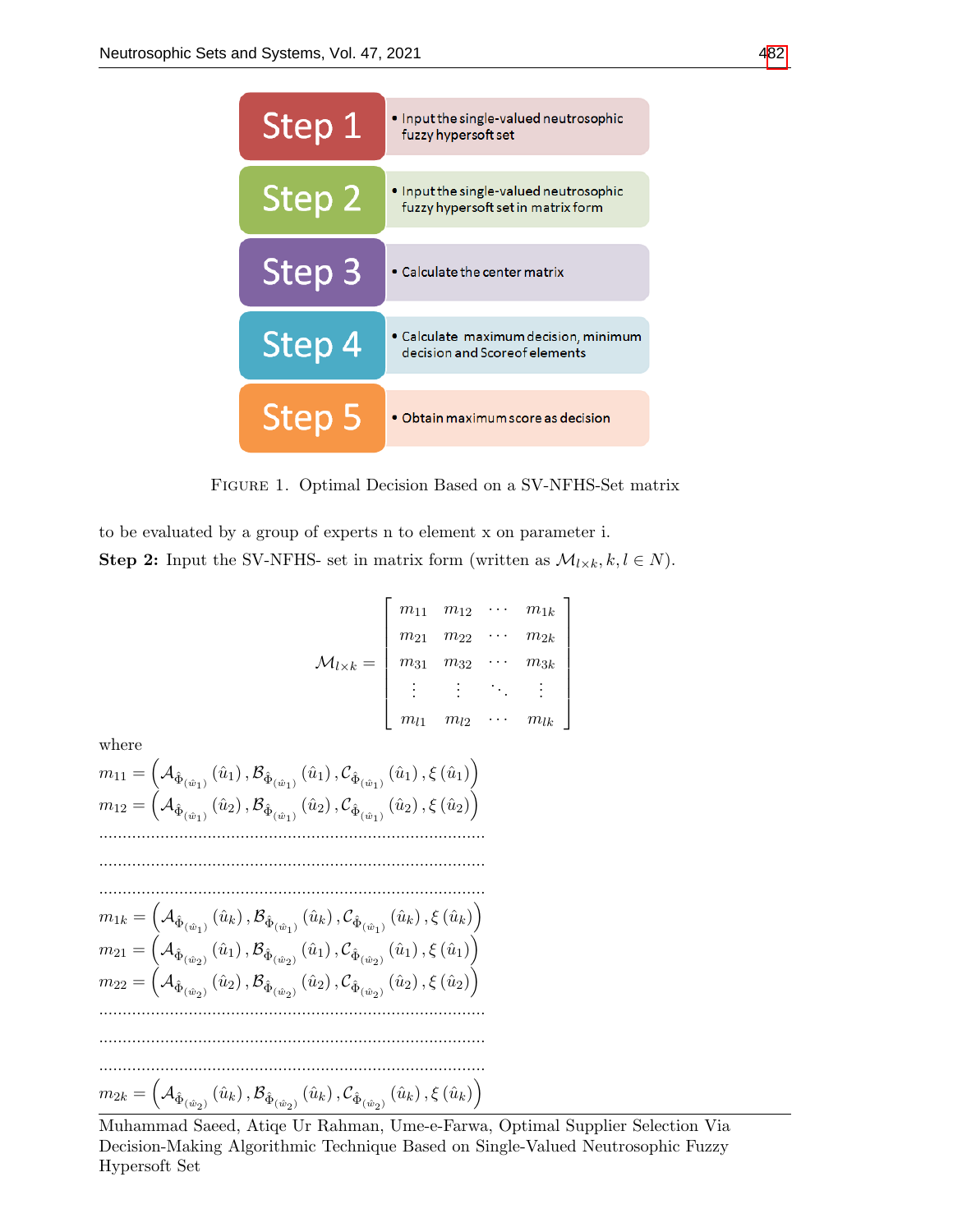$$
m_{31} = (A_{\hat{\Phi}_{(\hat{w}_{3})}}(\hat{u}_{1}), B_{\hat{\Phi}_{(\hat{w}_{3})}}(\hat{u}_{1}), C_{\hat{\Phi}_{(\hat{w}_{3})}}(\hat{u}_{1}), \xi(\hat{u}_{1}))
$$
\n
$$
m_{32} = (A_{\hat{\Phi}_{(\hat{w}_{3})}}(\hat{u}_{2}), B_{\hat{\Phi}_{(\hat{w}_{3})}}(\hat{u}_{2}), C_{\hat{\Phi}(\hat{w}_{3})}(\hat{u}_{2}), \xi(\hat{u}_{2}))
$$
\n
$$
\dots
$$
\n
$$
m_{3k} = (A_{\hat{\Phi}_{(\hat{w}_{3})}}(\hat{u}_{k}), B_{\hat{\Phi}_{(\hat{w}_{3})}}(\hat{u}_{k}), C_{\hat{\Phi}_{(\hat{w}_{3})}}(\hat{u}_{k}), \xi(\hat{u}_{k}))
$$
\n
$$
m_{l1} = (A_{\hat{\Phi}_{(\hat{w}_{l})}}(\hat{u}_{1}), B_{\hat{\Phi}_{(\hat{w}_{l})}}(\hat{u}_{1}), C_{\hat{\Phi}_{(\hat{w}_{l})}}(\hat{u}_{1}), \xi(\hat{u}_{1}))
$$
\n
$$
m_{l2} = (A_{\hat{\Phi}_{(\hat{w}_{l})}}(\hat{u}_{2}), B_{\hat{\Phi}_{(\hat{w}_{l})}}(\hat{u}_{2}), C_{\hat{\Phi}_{(\hat{w}_{l})}}(\hat{u}_{2}), \xi(\hat{u}_{2}))
$$
\n
$$
\dots
$$
\n
$$
m_{lk} = (A_{\hat{\Phi}_{(\hat{w}_{l})}}(\hat{u}_{k}), B_{\hat{\Phi}_{(\hat{w}_{l})}}(\hat{u}_{k}), C_{\hat{\Phi}_{(\hat{w}_{l})}}(\hat{u}_{k}), \xi(\hat{u}_{k}))
$$
\n**Step 3:** Determine the core matrix (i.e.,  
\n
$$
\delta_{\hat{\Phi}_{(\hat{w})}}(\hat{u}_{k}) = (A_{\hat{\Phi}_{(\hat{w})}}(\hat{u}_{k}) + B_{\hat{\Phi}_{(\hat{w})}}(\hat{u}_{k}) + C_{\hat{\Phi}_{(\hat{w})}}(\hat{u}_{k})) - \xi(\hat{u}_{k})):
$$
\n
$$
G_{l \times k} = \begin{pmatrix}\n\delta_{\hat{\Phi}_{(\hat{w}_{1})}}(\hat{u}_{1}) & \delta_{\hat{\Phi}_{(\hat{w}_{1})}}(\hat{u}_{2})
$$

Step 4: Calculate the  $\mathfrak{D}^{\max}(\hat{u}_j)$  (Max. decision),  $\mathfrak{D}^{\min}(\hat{u}_j)$  (Min.decision), and  $\mathfrak{S}(\hat{u}_j)$ (score) of all  $\hat{u}_j$  (j = 1,2,..., k):

$$
\mathfrak{D}^{\max}(\hat{u}_j) = \sum_{i=1}^l \left(1 - \delta_{\hat{\Phi}_{(\hat{w})}}(\hat{u}_j)\right)^2, \mathfrak{D}^{\min}(\hat{u}_j) = \sum_{i=1}^l \left(\delta_{\hat{\Phi}_{(\hat{w})}}(\hat{u}_j)\right)^2
$$
  

$$
\mathfrak{S}(\hat{u}_j) = \mathfrak{D}^{\max}(\hat{u}_j) + \mathfrak{D}^{\min}(\hat{u}_j).
$$

(to understand the motivation behind this method, let  $\rho$  be the Euclidean metric on  $R^l$ ,  $0 = (0, ..., 0)^T \in R^l, 1 = (1, ..., 1)^T \in R^l$ , and  $\theta_j = (\theta_{1, \hat{u}_j}, \theta_{2, \hat{u}_j}, ..., \theta_{l, \hat{u}_j})^T \in R^l$ . Thus  $\mathfrak{S}(\hat{u}_j) =$  $[\rho (\theta_j, 1)]^2 + [\rho (\theta_j, 0)]^2 (j = 1, 2, ..., k).$ 

**Step 5:** Find optimal decision  $\rho$  with the help of following criterion

$$
\hat{u}_k = Max\{\mathfrak{S}\left(\hat{u}_1\right), \mathfrak{S}\left(\hat{u}_2\right), ..., \mathfrak{S}\left(\hat{u}_k\right)\}.
$$

Now Algorithm [4.1](#page-9-0) is elaborated with the help of following example.

Muhammad Saeed, Atiqe Ur Rahman, Ume-e-Farwa, Optimal Supplier Selection Via Decision-Making Algorithmic Technique Based on Single-Valued Neutrosophic Fuzzy Hypersoft Set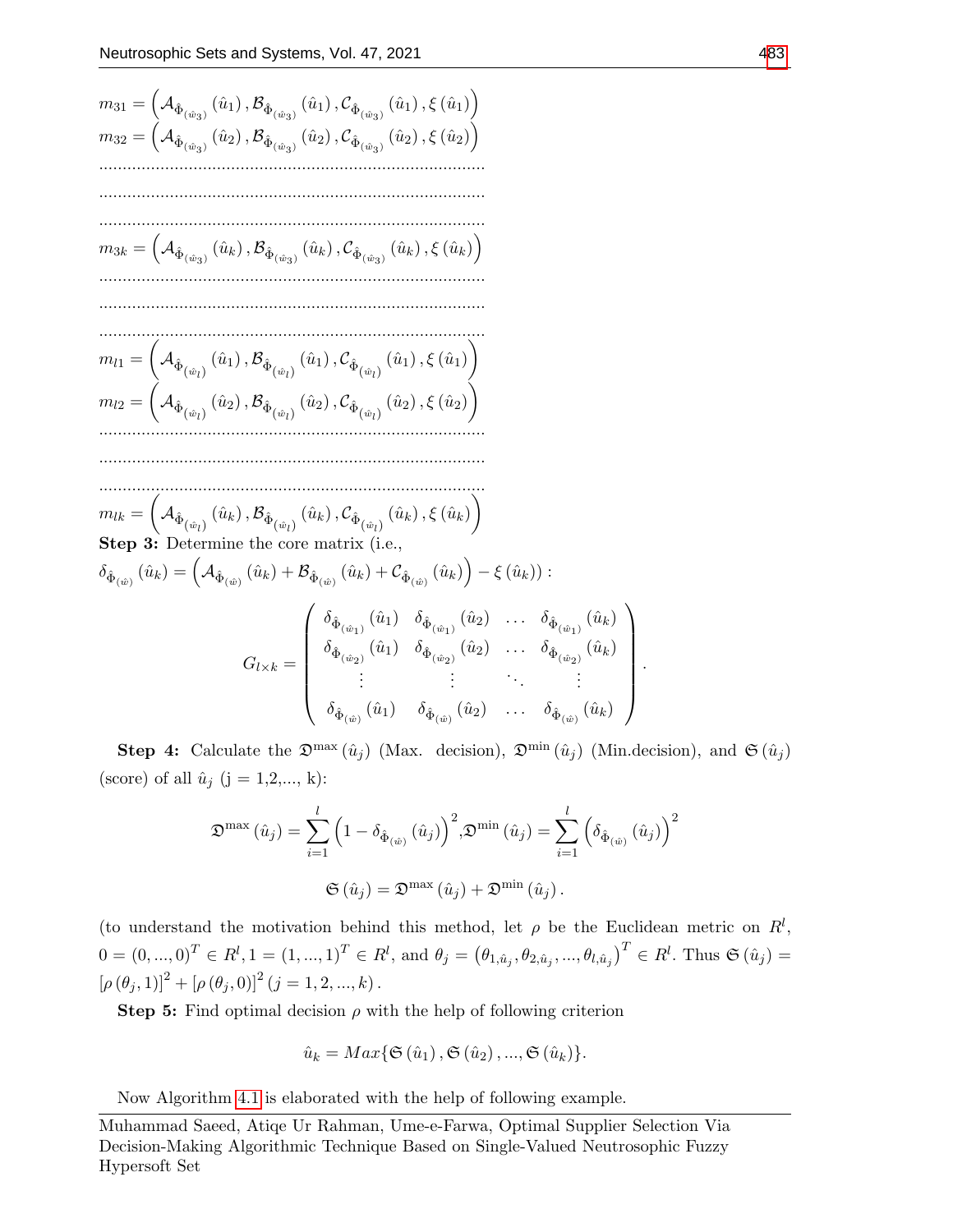Example 4.2. A manufacturing company is wants to select a supplier for one of its manufactures products. Consider a SV-NFHS-set which illustrates the suitability of suppliers and enables the company to select the most suitable supplier for its product. There are five alternatives suppliers and these form the discourse of universe  $\mathcal{Z} = \{z_1, z_2, z_3, z_4, z_5\}$ . Company constitutes a committee (i.e. Decision-Makers)consisting of its procurement supervisor (chairman of committee) and buyers for the evaluation of these suppliers. With mutual consultation, the chairman develops a mutual consensus and designs a set of parameters  $\mathcal{H} = \{h_1, h_2, h_3, h_4\}$ , for this evaluation, where  $h_1$ ,  $h_2$ ,  $h_3$  and  $h_4$  represent quality and reliability, cost, service and process and design capabilities respectively. These attributes are further classified into attribute-valued sets  $\mathcal{J}_1, \mathcal{J}_2, \mathcal{J}_3$  and  $\mathcal{J}_4$  respectively on the basis of their respective categorical criteria, where

 $\mathcal{J}_1 = \{j^{11}, j^{12}\}\$  $\mathcal{J}_2 = \{j^{21}, j^{22}\}\$  $\mathcal{J}_3 = \{j^{31}, j^{32}\}\$ and  $\mathcal{J}_4 = \{j^{41}, j^{42}\}.$ 

Therefore,

 $\mathcal{K} = \mathcal{J}_1 \times \mathcal{J}_2 \times \mathcal{J}_3 \times \mathcal{J}_4 = \{k^1, k^2, ..., k^{16}\},$  where each  $k^i, i = 1, 2, ..., 16$  is a  $4 - tuple$  element of K. For the sake of convenience,  $k^1, k^3, k^5$  and  $k^{14}$  are given preference during the evaluation process by the committee. The evaluation process is completed with the help of proposed Algorithm [4.1.](#page-9-0)

**Step 1** The whole scenario is interpreted in the form of SV-NFHS-set  $\hat{\Phi}_{(k^i)} \in \biguplus_{synfhs}$  and is given below

|                                                                                                                         | Z9. | ZΔ | 25 |
|-------------------------------------------------------------------------------------------------------------------------|-----|----|----|
| $k^1$ $(0.8, 0.4, 0.3, 0.2)$ $(0.7, 0.5, 0.4, 0.3)$ $(0.6, 0.6, 0.5, 0.4)$ $(0.5, 0.7, 0.6, 03)$ $(0.4, 0.8, 0.7, 0.2)$ |     |    |    |
| $k^3$ (0.7, 0.5, 0.4, 0.3) (0.6, 0.6, 0.5, 0.4) (0.5, 0.7, 0.6, 0.5) (0.4, 0.8, 0.7, 0.4) (0.3, 0.9, 0.9, 0.4)          |     |    |    |
| $k^5$ (0.6, 0.4, 0.5, 0.4) (0.5, 0.7, 0.6, 0.5) (0.4, 0.8, 0.7, 0.6) (0.3, 0.9, 0.8, 0.5) (0.2, 0.1, 0.1, 0.2)          |     |    |    |
| $k^{14}$ (0.5, 0.5, 0.5, 0.5) (0.4, 0.8, 0.7, 0.6) (0.3, 0.9, 0.8, 0.7) (0.2, 0.3, 0.9, 0.6) (0.1, 0.2, 0.2, 0.3)       |     |    |    |

## Step 2

$$
\mathcal{M}_{5\times 4} = \left(\begin{array}{cccccc} (0.8, 0.4, 0.3, 0.2) & (0.7, 0.5, 0.4, 0.3) & (0.6, 0.4, 0.5, 0.4) & (0.5, 0.5, 0.5, 0.5) \\ (0.7, 0.5, 0.4, 0.3) & (0.6, 0.6, 0.5, 0.4) & (0.5, 0.7, 0.6, 0.5) & (0.4, 0.8, 0.7, 0.6) \\ (0.6, 0.6, 0.5, 0.4) & (0.5, 0.7, 0.6, 0.5) & (0.4, 0.8, 0.7, 0.6) & (0.3, 0.9, 0.8, 0.7) \\ (0.5, 0.7, 0.6, 0.3) & (0.4, 0.8, 0.7, 0.4) & (0.3, 0.9, 0.8, 0.5) & (0.2, 0.3, 0.9, 0.6) \\ (0.4, 0.8, 0.7, 0.2) & (0.3, 0.9, 0.9, 0.4) & (0.2, 0.1, 0.1, 0.2) & (0.1, 0.2, 0.2, 0.3) \end{array}\right).
$$

Muhammad Saeed, Atiqe Ur Rahman, Ume-e-Farwa, Optimal Supplier Selection Via Decision-Making Algorithmic Technique Based on Single-Valued Neutrosophic Fuzzy Hypersoft Set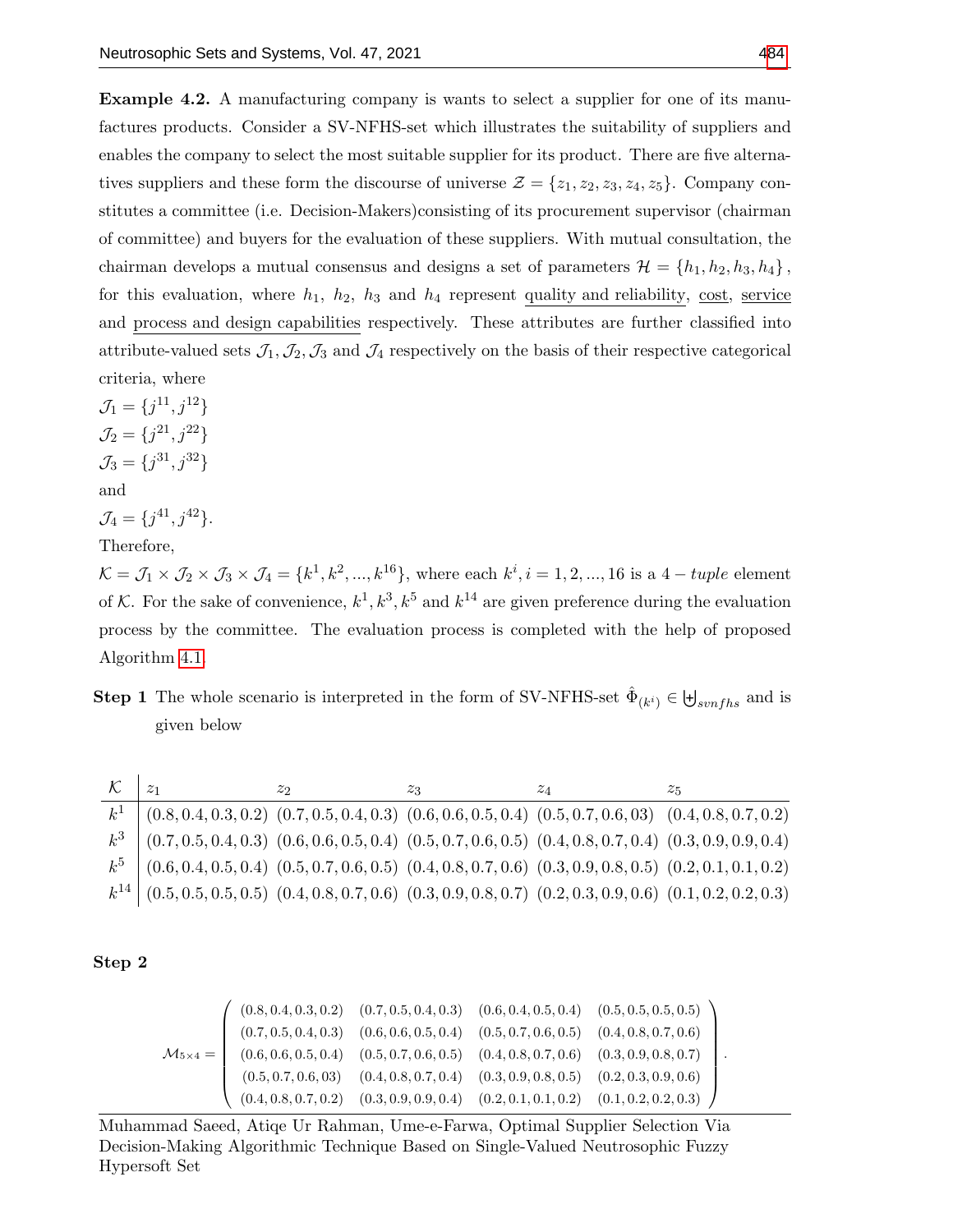Step 3

$$
C_{3\times 5} = \left(\begin{array}{rrrr} 1.3 & 1.3 & 1.1 & 1.0 \\ 1.3 & 1.3 & 1.3 & 1.3 \\ 1.3 & 1.3 & 1.3 & 1.3 \\ 1.5 & 1.5 & 1.5 & 0.8 \\ 1.7 & 1.7 & 0.2 & 0.2 \end{array}\right).
$$

**Step 4** The values of  $\mathfrak{D}^{\max}(z_j)$ ,  $\mathfrak{D}^{\min}(z_j)$  and  $S(z_j)$  for  $j = 1, 2, 3, 4, 5$  are given in the below table

| $\begin{array}{c cccc} & z_1 & z_2 & z_3 & z_4 & z_5 \ \hline \mathfrak{D}^{\rm max}(z_j) & 0.19 & 0.36 & 0.36 & 0.79 & 2.26 \ \mathfrak{D}^{\rm min}(z_j) & 5.59 & 6.76 & 6.76 & 7.39 & 5.86 \ S(z_j) & 5.78 & 7.12 & 7.12 & 8.18 & 8.12 \ \end{array}$ |  |  |  |
|----------------------------------------------------------------------------------------------------------------------------------------------------------------------------------------------------------------------------------------------------------|--|--|--|

**Step 5** It is vivid that  $z_5$  is selected as the best decision due to its highest score.

#### 5. Comparison Analysis

There are many cases where consideration of only attributes is not sufficient, all available distinct attributes are further partitioned into their respective disjoint attribute-valued sets. Decision making techniques based on most of existing models are inadequate for such cases. Therefore, our proposed model not only emphasizes on the due status of such partitioning of attributes but also facilitates the decision makers to deal daily life problems with great ease. Table [1](#page-14-0) and Table [2](#page-14-1) present a vivid comparison of our proposed model with some existing relevant models under the evaluating indicators MD (Membership Degree), NMD (Non-membership Degree), ID (Indeterminacy Degree), SAAF (Single Argument Approximate Function) and MAAF (Multi Argument Approximate Function).

### 5.1. Discussion

In this subsection, we present the generalization of our proposed structure. Our proposed structure SV-NFHS-set is very useful for tackling many decisive systems and it is the most generalized structure (see Figure [2\)](#page-15-0) as it transforms to:

- (i) Single-Valued Neutrosophic Hypersoft Set (SV-NHS-set) if fuzzy valued degree is omitted.
- (ii) Neutrosophic Hypersoft Fuzzy Set (SV-NFHS-set) if

$$
0\leq\mathcal{P}_{\hat{\Psi}_{(\hat{w})}}\left(\hat{v}\right)+\mathcal{Q}_{\hat{\Psi}_{(\hat{w})}}\left(\hat{v}\right)+\mathcal{R}_{\hat{\Psi}_{(\hat{w})}}\left(\hat{v}\right)\leq3
$$

is replaced with

.

$$
^{-}0\leq\mathcal{P}_{\hat{\Psi}_{(\hat{w})}}\left(\hat{v}\right)+\mathcal{Q}_{\hat{\Psi}_{(\hat{w})}}\left(\hat{v}\right)+\mathcal{R}_{\hat{\Psi}_{(\hat{w})}}\left(\hat{v}\right)\leq3^{+}
$$

Muhammad Saeed, Atiqe Ur Rahman, Ume-e-Farwa, Optimal Supplier Selection Via Decision-Making Algorithmic Technique Based on Single-Valued Neutrosophic Fuzzy Hypersoft Set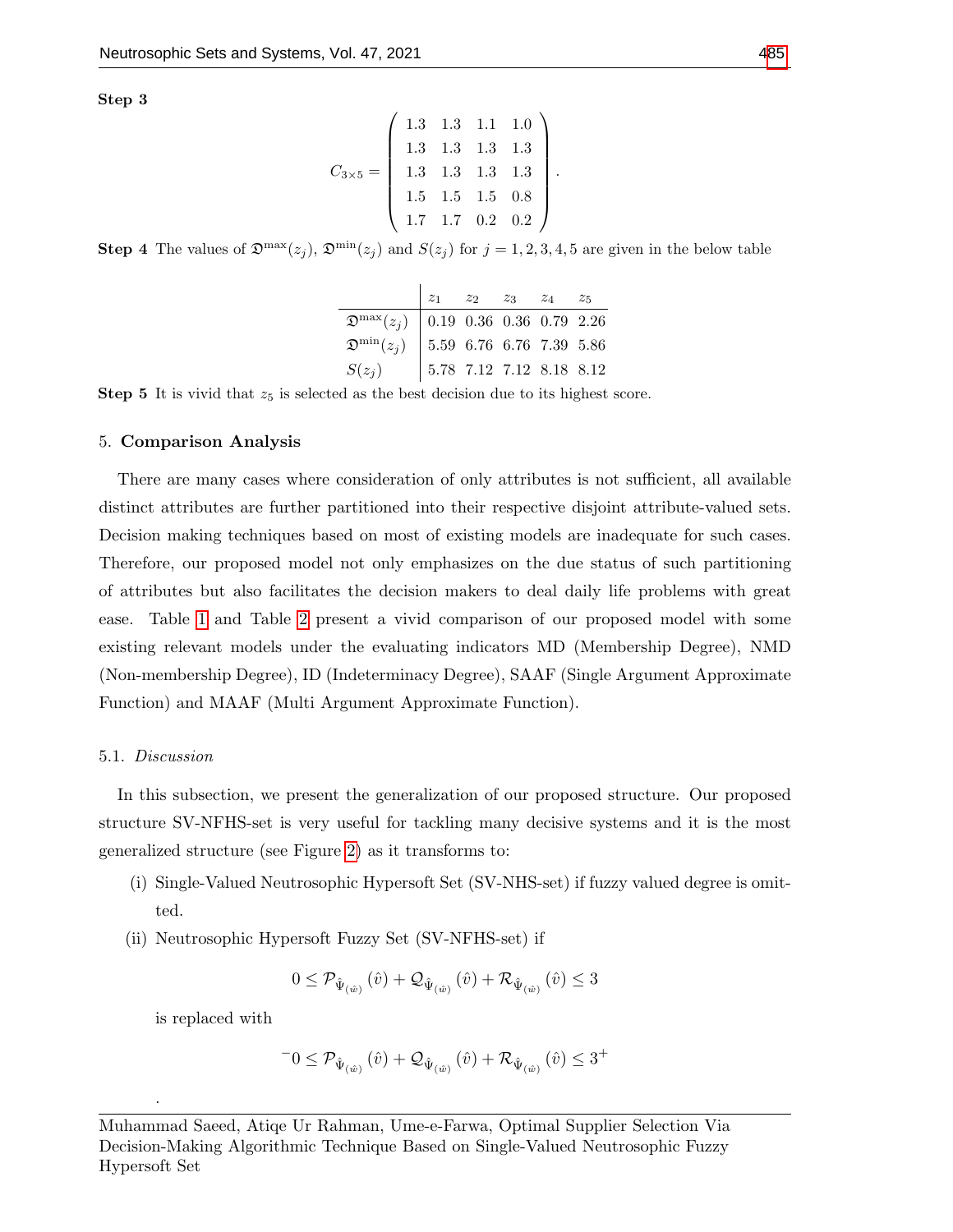<span id="page-14-0"></span>

| Authors                  | Structure     | Remarks                                            |  |  |
|--------------------------|---------------|----------------------------------------------------|--|--|
| Broumi<br>Intuitionistic |               | (i) Single set of parameters is used with intu-    |  |  |
| et al. [10]              | NS-Set        | itionistic fuzzy values, (ii) Approximate function |  |  |
|                          |               | is the subset of universal set                     |  |  |
| Das<br>et                | Neutrosophic  | (i) Single set of parameters is used with intu-    |  |  |
| al. [48]                 | fuzzy set     | itionistic fuzzy values, (ii) Approximate function |  |  |
|                          |               | is the subset of intuitionistic fuzzy set          |  |  |
| Khalil et                | Single-valued | (i) Single set of parameters is used with neutro-  |  |  |
| al. [49]                 | NFS-Set       | sophic values, (ii) Approximate function is the    |  |  |
|                          |               | subset of universal set                            |  |  |
| Proposed                 | Single-valued | (i) Single set of parameters is further classified |  |  |
| Model                    | NFHS-Set      | into disjoint attribute-valued sets used with in-  |  |  |
|                          |               | tuitionistic fuzzy values, (ii) Approximate func-  |  |  |
|                          |               | tion is the subset of neutrosophic set             |  |  |

TABLE 1. Comparison with existing models

Table 2. Comparison with existing models under appropriate features

<span id="page-14-1"></span>

| Authors             | Structure      | MD | <b>NMD</b> | ID           | <b>SAAF</b> | MAAF     |
|---------------------|----------------|----|------------|--------------|-------------|----------|
| Broumi et al.       | Intuitionistic |    |            | √            |             | $\times$ |
| $[10]$              | NS-Set         |    |            |              |             |          |
| Das et al. $[48]$   | Neutrosophic   |    |            | $\checkmark$ | $\times$    | $\times$ |
|                     | fuzzy set      |    |            |              |             |          |
| Khalil<br>al.<br>et | Single-valued  |    |            | $\checkmark$ |             | $\times$ |
| [49]                | NFS-Set        |    |            |              |             |          |
| Proposed            | Single-valued  |    |            | $\checkmark$ |             | v        |
| Model               | NFHS-Set       |    |            |              |             |          |

- (iii) Intuitionistic Fuzzy Hypersoft Set (IFHS-set) if indeterminacy degree and fuzzy valued degree are ignored and remaining uncertain components be restricted within closed unit interval in approximate function of SV-NFHS-set.
- (iv) Intuitionistic Fuzzy Soft Set (IFS-set) if
	- attribute-valued sets are replaced with only attributes,
	- indeterminacy degree and fuzzy valued degree are ignored,
	- remaining two uncertain components are made interdependent within closed unit interval in approximate function of SV-NFHS-set.
- (v) Fuzzy Hypersoft Set (FHS-set) if
	- only fuzzy membership is focussed,

Muhammad Saeed, Atiqe Ur Rahman, Ume-e-Farwa, Optimal Supplier Selection Via Decision-Making Algorithmic Technique Based on Single-Valued Neutrosophic Fuzzy Hypersoft Set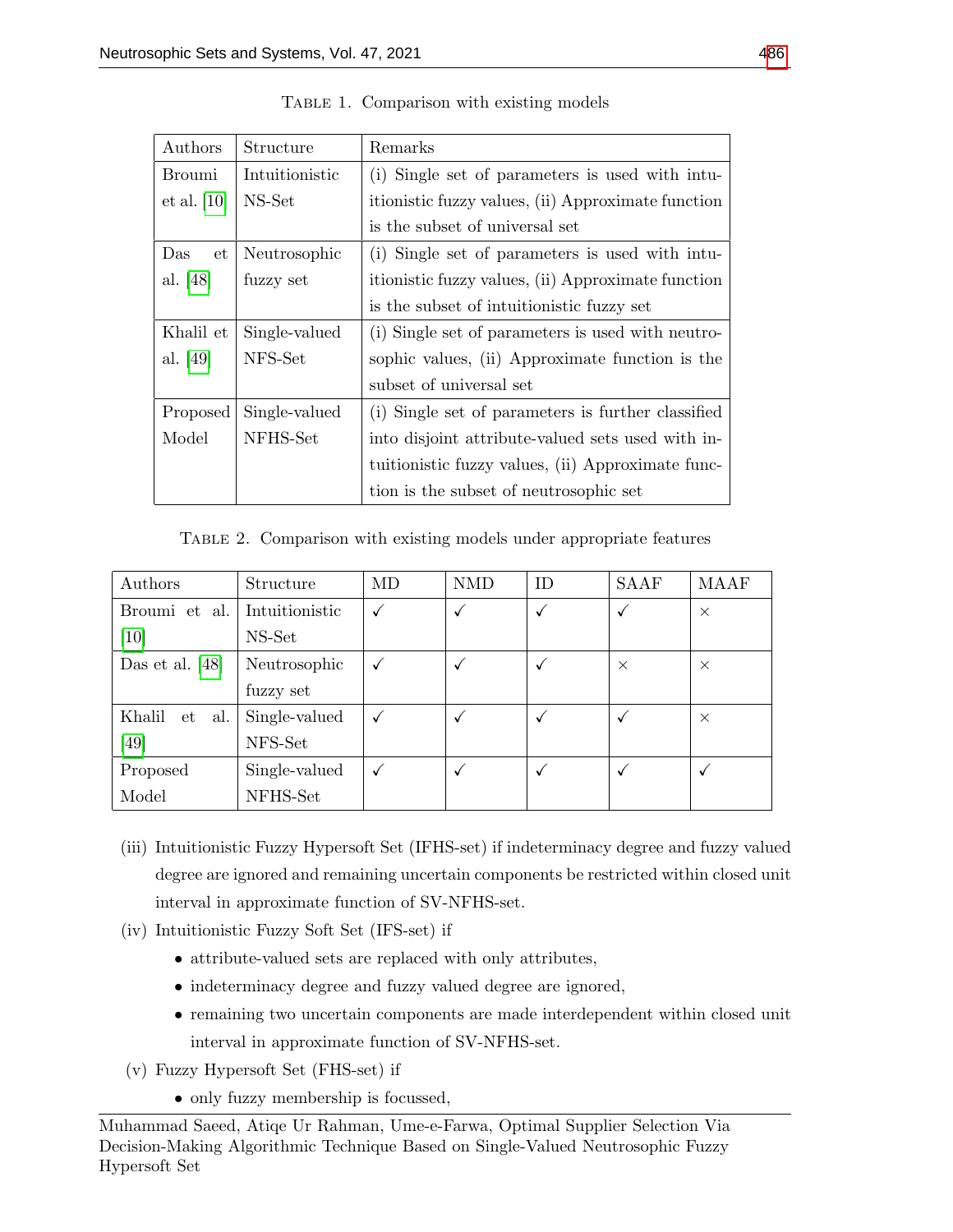- falsity, indeterminacy degree and fuzzy valued degree are ignored.
- (vi) Hypersoft Set (HS-set) if all uncertain components membership, non-membership, indeterminacy and fuzzy valued degrees are ignored.
- (vii) Soft Set (S-set) if
	- attribute-valued sets are replaced with only attributes,
	- all uncertain components membership, non-membership, indeterminacy and fuzzy valued degrees are ignored.

<span id="page-15-0"></span>

Figure 2. Generalization of IV-NFHS-Set

Muhammad Saeed, Atiqe Ur Rahman, Ume-e-Farwa, Optimal Supplier Selection Via Decision-Making Algorithmic Technique Based on Single-Valued Neutrosophic Fuzzy Hypersoft Set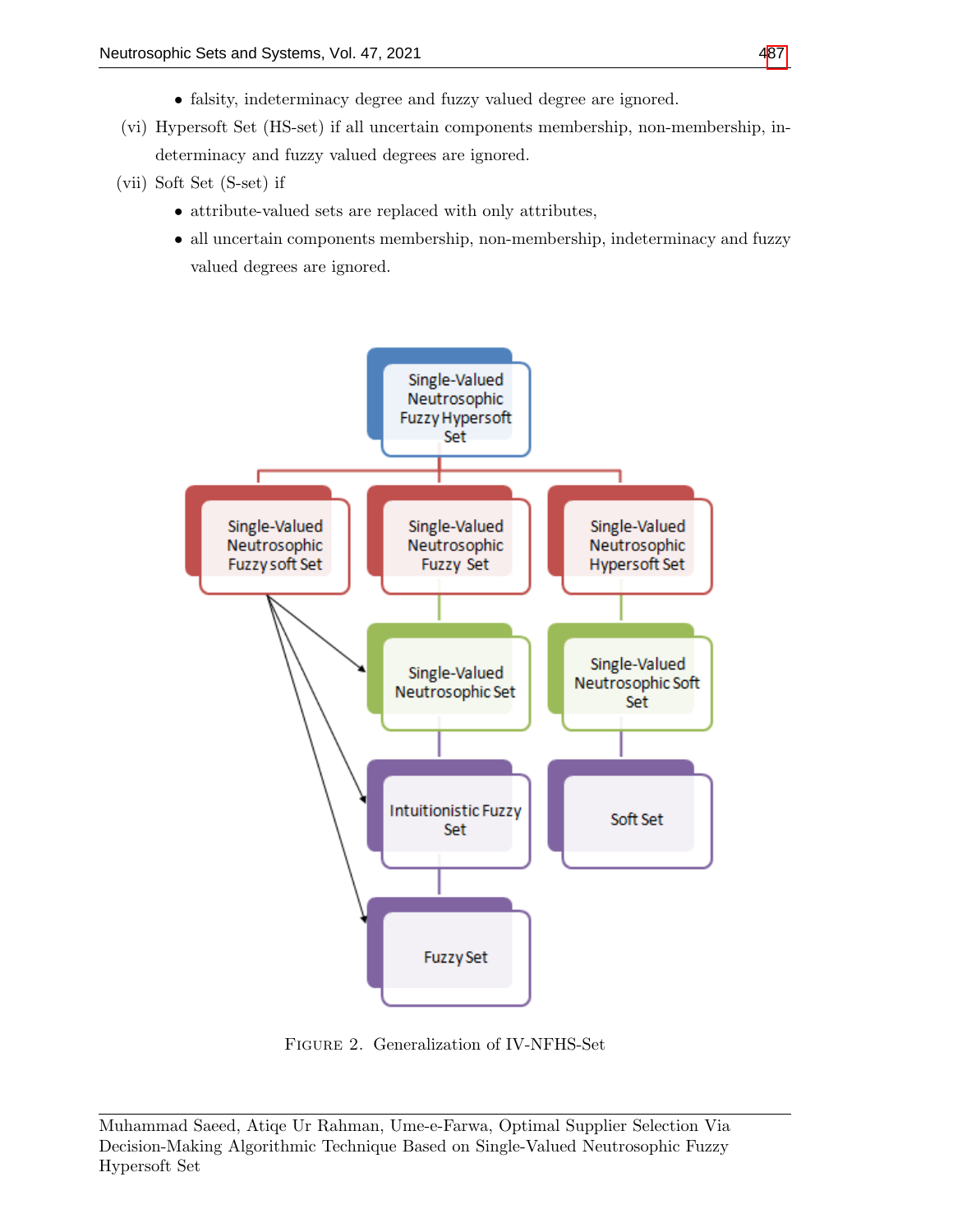## 6. Conclusions

In this study, single-valued neutrosophic fuzzy hypersoft set is conceptualized with some of its elementary properties and theoretic operations. Novel algorithm is proposed for decision making and is validated with the help of illustrative examples for appropriate choosing of suitable supplier. Future work may include the extension of this work for:

- The development of algebraic structures i.e. topological spaces, vector spaces etc.,
- Dealing with decision making problems with multi-criteria decision making techniques,
- Applying in medical diagnosis and optimization for agricultural yield,
- Investigating and determining similarity, distance, dissimilarity measures and entropies between the proposed structures.

Conflicts of Interest: The authors declare no conflict of interest.

## References

- <span id="page-16-0"></span>1. Zadeh, L. (1965). Fuzzy sets. Information and control, 8(3), 338-353.
- <span id="page-16-1"></span>2. Atanassov, K. (1986). Intuitionistic Fuzzy Sets, Fuzzy Sets and Systems, 20 , 87-96.
- <span id="page-16-2"></span>3. Smarandache, F. (1998). Neutrosophy, neutrosophic probability, set, and logic, analytic synthesis and synthetic analysis. Rehoboth, American Research Press.
- <span id="page-16-3"></span>4. Smarandache, F. (2006). Neutrosophic set- a generalization of intuitionistic fuzzy set. Granular Computing, IEEE, International Conference, 38-42.
- <span id="page-16-4"></span>5. Wang, H., Smarandache, F., Zhang, Y., Sunderraman, R. (2010). Single valued neutrosophic sets. Multissp. Multistruct., 4, 410413
- <span id="page-16-5"></span>6. Smarandache, F. (2013). n-Valued refined neutrosophic logic and its applications in Physics. Progress in Physics, 4 , 143-146.
- 7. Smarandache, F.(2016a). Operators on single valued neutrosophic sets, neutrosophic undersets, and neutrosophic offsets. Journal of Mathematics and Informatics, 5 , 63-67.
- 8. Smarandache, F.(2016b). Neutrosophic overset, neutrosophic underset, neutrosophic offset, similarly for neutrosophicover-/under-/offlogic, probability, and statistic. Pons Editions, Brussels.
- 9. Pramanik, S., Dey, P. P., and Smarandache, F. (2018). Correlation coefficient measures of interval bipolar neutrosophic sets for solving multi-attribute decision making problems. Neutrosophic Sets and Systems, 19 , 70-79.
- <span id="page-16-8"></span>10. Broumi, S. and Smarandache, F. (2013). Intuitionistic Neutrosophic Soft Set, Journal of Information and Computing Science, 8(2) , 130-140.
- 11. Broumi, S. (2013). Generalized Neutrosophic Soft Set, International Journal of Computer Science, Engineering and Information Technology, 3(2) , 17-30.
- 12. Broumi, S., Deli, I. and Smarandache, F. (2014). Relations on Interval Valued Neutrosophic Soft Sets, Journal of New Results in Science, 5 , 1-20.
- 13. Deli, I. (2017). Interval-valued neutrosophic soft sets and its decision making. International Journal of Machine Learning and Cybernetics, 8(2) , 665-676.
- <span id="page-16-6"></span>14. Kharal, A. (2013). A Neutrosophic Multicriteria Decision Making Method, New Mathematics and Natural Computation, Creighton University, USA.
- <span id="page-16-7"></span>15. Edalatpanah, S. A. (2020). Systems of Neutrosophic Linear Equations. Neutrosophic Sets and Systems, 33, 92-104.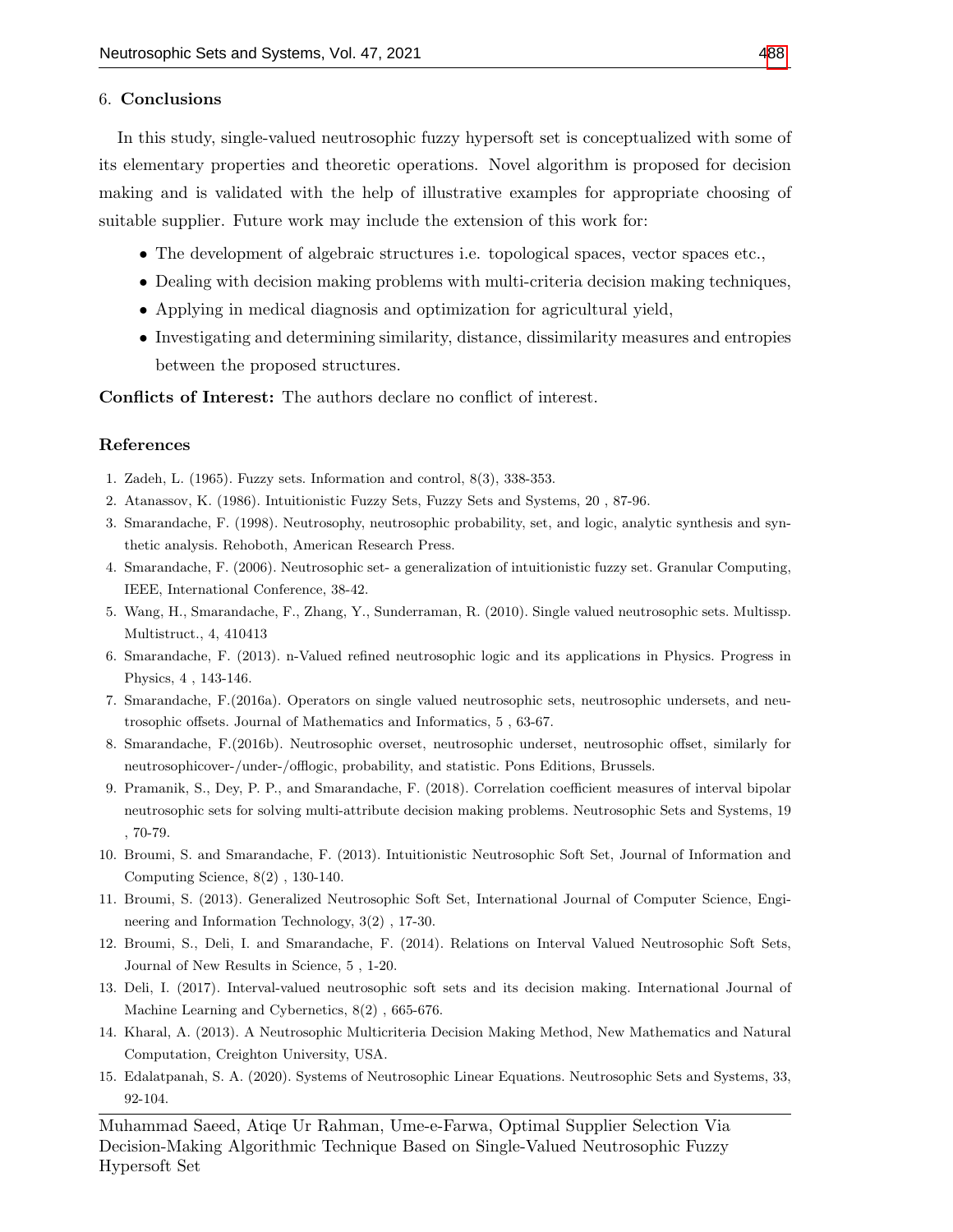- <span id="page-17-0"></span>16. Kumar, R., Edalatpanah, S. A., Jha, S., and Singh, R. (2019). A novel approach to solve gaussian valued neutrosophic shortest path problems, International Journal of Engineering and Advanced Technology, 8(3), 347-353.
- <span id="page-17-1"></span>17. Molodtsov, D. (1999). Soft Set Theory - First Results, Computers and Mathematics with Applications, 37 , 19-31.
- <span id="page-17-2"></span>18. Maji. P.K., Biswas R. and Roy, A. R. (2003). Soft Set Theory, Computers and Mathematics with Applications, 45 , 555-562.
- <span id="page-17-11"></span>19. Maji, P. K., Biswas, R. and Roy, A. R.(2001). Fuzzy soft sets, Journal of Fuzzy Mathematics, 9(3) , 589-602.
- 20. Pei, D. and Miao, D. (2005). From soft set to information system, In international conference of granular computing IEEE, 2 , 617-621.
- 21. Ali, M. I., Feng, F., Liu, X., Min, W. K. and Sabir, M. (2009). On some new operations in soft set theory, Computers and Mathematics with Applications, 57 , 1547-1553.
- 22. Babitha, K. V. and Sunil, J. J. (2010). Soft set relations and functions, Computers and Mathematics with Applications, 60 , 1840-1849 .
- 23. Babitha, K. V. and Sunil, J. J. (2011). Transitive closure and ordering in soft set, Computers and Mathematics with Applications, 61 , 2235-2239.
- 24. Sezgin, A. and Atagün A. O. (2011). On operations of soft sets, Computers and Mathematics with Applications, 61(5) , 1457-1467.
- 25. Ge, X. and Yang, S. (2011). Investigations on some operations of soft sets, World Academy of Science Engineering and Technology, 75 , 1113-1116.
- 26. Li, F. (2011). Notes on soft set operations, ARPN Journal of systems and softwares, 205-208.
- <span id="page-17-3"></span>27. Maji, P. K., Biswas, R. and Roy, A. R. (2001). Intuitionistic fuzzy soft sets, The Journal of Fuzzy Mathematics, 9(3) , 677-692.
- <span id="page-17-4"></span>28. Maji, P. K. (2013). Neutrosophic Soft Set, Annals of Fuzzy Mathematics and Informatics, 5(1) , 2287-623.
- <span id="page-17-5"></span>29. Smarandache, F. (2018). Extension of Soft Set of Hypersoft Set, and then to Plithogenic Hypersoft Set, Neutrosophic Sets and Systems, 22 , 168-170.
- <span id="page-17-6"></span>30. Saeed, M., Ahsan, M., Siddique, M.k. and Ahmad, M.R. (2020). A Study of the Fundamentals of Hypersoft Set Theory, International Journal of Scientific and Engineering Research, 11.
- 31. Saeed, M., Rahman, A. U., Ahsan, M. and Smarandache, F. (2021). An Inclusive Study on Fundamentals of Hypersoft Set, In Theory and Application of Hypersoft Set, Pons Publishing House, Brussel, (2021) 1-23.
- <span id="page-17-7"></span>32. Abbas, F., Murtaza, G. and Smarandache, F. (2020). Basic operations on hypersoft sets and hypersoft points, Neutrosophic Sets and Systems, 35 , 407-421.
- <span id="page-17-8"></span>33. Saqlain, M., Jafar, N., Moin, S., Saeed, M. and Broumi, S. (2020). Single and Multi-valued Neutrosophic Hypersoft Set and Tangent Similarity Measure of Single valued Neutrosophic Hypersoft Sets, Neutrosophic Sets and Systems, 32(1), 20.
- 34. Saqlain, M., Moin, S., Jafar, N., Saeed, M. and Smarandache, F. (2020). Aggregate Operators of Neutrosophic Hypersoft Sets, Neutrosophic Sets and Systems, 32(1) , 18.
- 35. Saqlain, M., Saeed, M., Ahmad, M.R. and Smarandache, F. (2020). Generalization of TOPSIS for Neutrosophic Hypersoft Sets using Accuracy Function and its Application, Neutrosophic Sets and Systems, 27(1) , 12.
- <span id="page-17-9"></span>36. Martin, N. and Smarandache, F. (2020). Concentric Plithogenic Hypergraph based on Plithogenic Hypersoft Sets A Novel Outlook, Neutrosophic Sets and Systems, 33(1) , 5.
- <span id="page-17-10"></span>37. Rahman, A. U., Saeed, M., Smarandache, F. and Ahmad, M. R. (2020). Development of Hybrids of Hypersoft Set with Complex Fuzzy Set, Complex Intuitionistic Fuzzy set and Complex Neutrosophic Set. Neutrosophic Sets and Systems, 38 , 335-354.